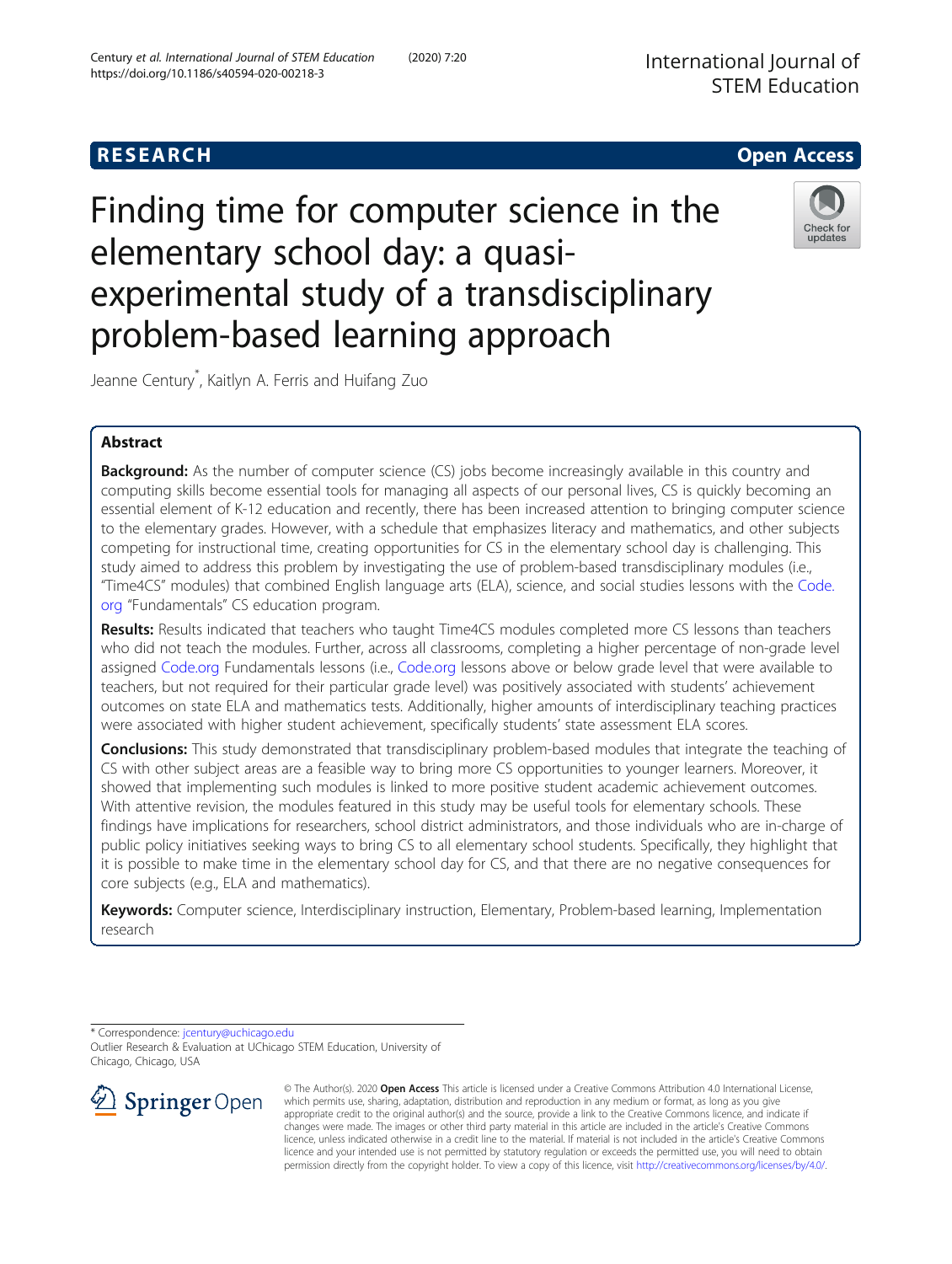## Introduction

Computer science (CS) education has become a critical element of the US' efforts to keep pace with the growing number of CS jobs available in this country (National Science Foundation, [2012](#page-14-0)). Computing skills are not only limited to CS jobs; computing now plays a role in every sector, and processes employed in CS such as problem-solving and algorithmic thinking, are crucial for success in many occupations (Stephenson & Dovi, [2013](#page-14-0)). Further, computing skills are becoming essential tools for managing all aspects of our personal lives including finance, communication, and health, and for simply navigating the world we live in (Wing, [2006](#page-15-0)). And yet, public schools do not provide equitable access to quality CS education (Wilson & Moffat, [2010;](#page-15-0) Google Inc., & Gallup Inc., [2016\)](#page-14-0).

Challenges extend to higher education as well. Programming courses have some of the highest university dropout rates across all courses (Yadin, [2011\)](#page-15-0). Accordingly, researchers have proposed that learning CS at the university level might be easier if it were introduced to students at an earlier age (Zaharija, Mladenovic, & Bolijat, [2013\)](#page-15-0). As a result, introducing CS to elementary school students has become a growing area of global interest (Bargury et al., [2012;](#page-14-0) Grgurina, Barendsen, Zwaneveld, van Veen, & Stoker, [2014;](#page-14-0) Grout & Houlden, [2014](#page-14-0); Tucker, [2003](#page-14-0)).

Elementary schools are a natural entrée to CS education as the prevalence of technology has resulted in young learners having a familiarity with computers long before they enter the classroom (Palfrey & Gasser, [2008](#page-14-0)). Research has suggested that students as young as five years old have demonstrated the capability of learning programming and computational thinking concepts (Bers. Flannery, Kazakoff, & Sullivan, [2014](#page-14-0); Fessakis, Gouli, & Mavroudi, [2013\)](#page-14-0). Further, interactive CS platforms (e.g., Scratch and [Code.org](http://code.org)) have shown success in teaching students these skills (Ouahbi et al., [2015](#page-14-0); Saez-Lopez, Roman-Gonzalez, & Vazquez-Cano; [2016](#page-14-0)).

The elementary years are also critical for forming positive attitudes toward CS and STEM subjects. Elementary school students exposed to even short, weekly doses of CS have demonstrated a higher interest in CS (Lambert & Guiffre, [2009](#page-14-0)). Less research has explored factors that influence interest in CS careers; however, there are findings about STEM more broadly that show that students who express early interest and confidence in STEM subjects are more likely to pursue STEM careers (George, [2000](#page-14-0)). The majority of high school students interested in STEM careers, and scientists and graduate students in the sciences, report that their interest in STEM was initiated by experiences prior to or during middle school (Aschbacher, Li, & Roth, [2010\)](#page-13-0). When STEM interest is not established early, there is a marked decline in positive attitudes toward STEM as students move through middle and high school (George, [2000](#page-14-0)). Conversely, students who report interest in science careers in eighth grade are three times more likely to obtain a degree in a science field than those who do not (Maltese & Tai, [2009\)](#page-14-0). Despite this evidence, most current efforts to engage students in CS often focus on high school students with far fewer approaches designed to bring CS into the elementary grades.

As expectations related to standards and standardized testing heighten, finding time in the school day for anything new is challenging at all grade levels. The elementary school day is particularly full (Repenning et al., [2015](#page-14-0); Webb et al., [2015](#page-15-0)) with literacy and mathematics instruction taking priority over other subjects, leaving science, social studies, and the arts competing for remaining instructional time. Thus, the challenge of bringing CS to the elementary day is especially difficult. This study sought to address this challenge.

#### Project overview

The authors collaborated with practitioners from Broward County Public Schools (BCPS) in Florida on this study, which was funded by the National Science Foundation (NSF) (#1542842). The study focused on the district's strategy for bringing CS to elementary students, which was to embed CS content within the mandated 180-min literacy block. The district developed transdisciplinary modules (i.e., Time4CS modules) that included problem-based ELA, science, and social studies lessons associated with CS lessons from the [Code.org](http://code.org) "Fundamentals" program and Scratch activities. A group of teachers, in collaboration with district staff, created two modules for each, 3rd, 4th, and 5th grades<sup>1</sup>. The modules provided teachers with the resources they needed to introduce lessons from CS into the literacy block.

To investigate the use of Time4CS modules, especially the CS component, the study asked "What are the effects of implementing CS lessons within an integrated curriculum on grade 3-5 students' attitudes toward CS and their academic achievement?" To answer this question, we examined two sub-questions:

RQ 1: How is the implementation of Time4CS modules associated with grade 3–5 students' academic achievement outcomes?

RQ 2: How is the implementation of Time4CS modules associated with grade 3–5 students' attitudes toward school and CS?

<sup>&</sup>lt;sup>1</sup>This study examines data collected on the second Time4CS module carried out in 3rd–5th grade classrooms during the 2016–2017 school year.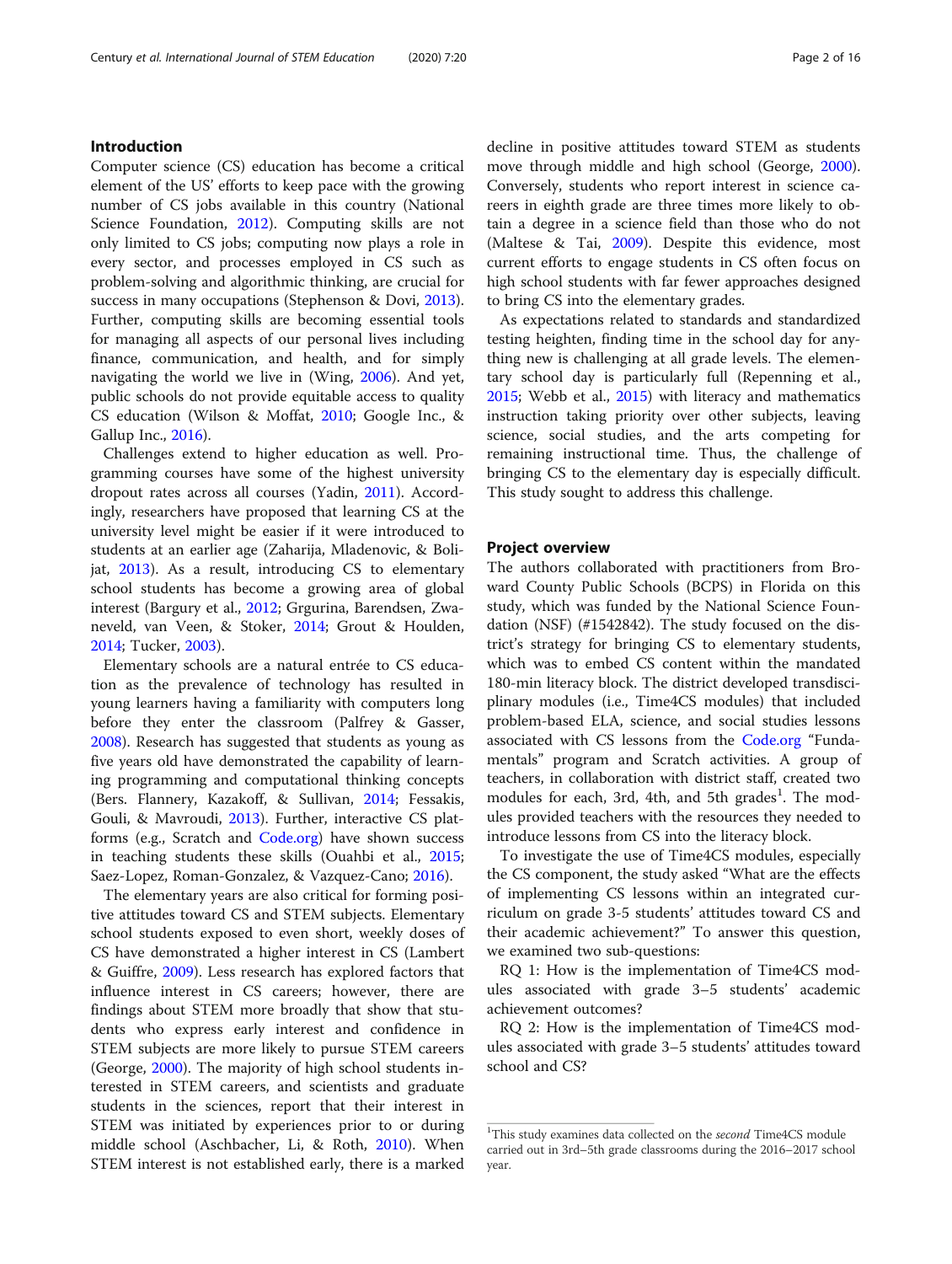### Time4CS modules and context description

Time4CS modules were designed to be embedded within the district's 180-min literacy block. The first 90 min of each block was dedicated to literacy and included the study of ELA texts and student engagement in classroom-based ELA centers. The second half of the block was dedicated to Time4CS module activities. Each module was focused on a social-studies standard-based theme with an associated problem. Students were provided opportunities to address this problem through their experiences with literacy, science, and social studies lessons that were connected to the [Code.org](http://code.org) CS Fundamentals program. The six modules consisted of daily, 90-min lesson plans and each module was taught over five to seven weeks. The lessons were organized into week-long lesson "collections" aligned to the Florida State Standards in ELA, science, social studies, and CS. Teachers who taught Time4CS modules were expected to teach all lessons in the [Code.org](http://code.org) Fundamentals course assigned to their grade level, and were also invited to teach additional CS lessons from [Code.org](http://code.org), Scratch, or other sources (e.g., Barefoot coding, Kahn Academy).

#### Module example

One of the 4th grade modules, titled Invasive Species, asks students to generate solutions to the problem of invasive species in the local ecosystem. In the Invasive Species module, students are asked to take the role of an ecologist and investigate the real-world problem of the invasive Burmese python in the Everglades (e.g., how it was introduced to the ecosystem, how it is affecting native populations, and what is currently being done to tackle the problem) and develop a project to illustrate the problem and possible solutions to local citizens and government officials at a town hall meeting.

This module includes lessons to address content area standards in science (e.g., basic needs of living things, energy flow in an ecosystem, and interdependence), social studies (e.g., local and state governments and civic engagement), and CS (e.g., crowd-sourcing, sequencing, conditionals, events, functions, programming, debugging, and models/simulations). Students apply English Language Arts (ELA) standards as they research, read, write, and present orally about the topic of study.

The module is composed of five lesson "collections" (i.e., Everglades and its ecosystems, food chains in the Everglades, living in the Everglades, invasive impacts on the Everglades, and citizens affect change in the Everglades). Each collection contains four, approximately 60 min lessons for a total of 20 lessons. In the course of the lessons, students are asked to work in Scratch or to complete [Code.org](http://code.org) lessons associated with the module activities and to create a project (e.g., simulation, quiz, and game) in Scratch.

Each lesson collection follows the same structure: lesson 1 addresses science and social studies content standards needed to understand the problem; lesson 2 is an "unplugged" lesson that introduces the computational thinking (CT) and CS concepts without the use of a computer; lesson 3 asks students to revisit the problem and apply ELA and writing standards as they research, read, and write to delve further into concepts introduced in lesson 1; and lesson 4 asks students to apply the CS and CT concepts learned (in the previous "unplugged" lesson).

The module's lesson design was informed by the Biological Sciences Curriculum Study (BSCS) 5E Instructional Model, which has been implemented in elementary, middle, and high school integrated science classrooms since the 1980s (Bybee et al., [2006\)](#page-14-0). The 5E model includes five phases: engage, explore, explain, elaborate, and evaluate. Please see Appendices 1, 2, and 3 for a more detailed outline of lessons in the Invasive Species module and brief descriptions of the other modules. See Appendix 4 for a more in-depth description of the 5E model.

#### Teacher preparation

Treatment school teachers as well as support staff members (e.g., literacy coaches, media specialists, and specials teachers) from their schools participated in a 3-day professional development institute in summer 2016 prior to implementation of their first module. The institute was led by veteran teachers who were serving in a BCPS role as CS instructional facilitators. Teachers also participated in a 2-day institute during the school year (e.g., Winter 2016–2017) prior to implementation of the second module. The professional development institutes included CS Fundamentals content and pedagogy from [Code.org](http://code.org) and pedagogy in interdisciplinary instruction from the Science IDEAS model. Participating teachers were provided time during the professional development session to collaboratively plan for successful implementation. Prior to beginning the institute for module 2, teachers completed two reflections on implementation barriers and successes experienced when teaching module 1, one through the study's implementation survey instrument and one as a whole group reflection. In order to support and provide on-going professional development, the two CS instructional facilitators provided each treatment school personalized support at the school sites. This support included assisting with implementation planning, coaching, and lesson modeling. Throughout the process, the teachers and the CS instructional facilitators maintained journals with reflections on the barriers and support structures needed to implement the modules.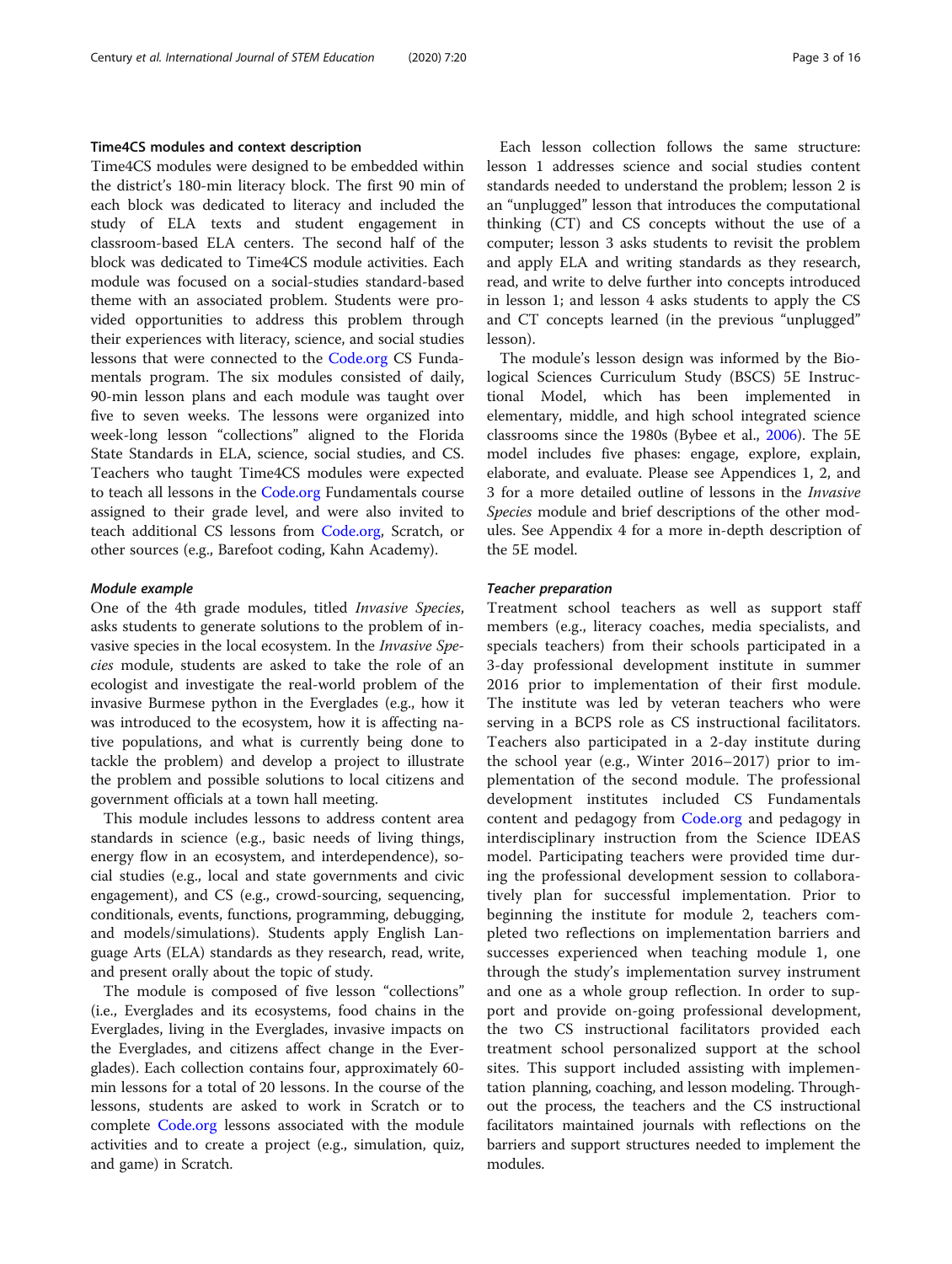## Research design and methods Sample

Broward County Public Schools is one of the largest school districts in the USA, serving approximately 271, 000 students from diverse racial, ethnic, and socioeconomic backgrounds. Sixteen elementary schools were enrolled in the study with 321 teachers and 5791 students in grades 3–5 participating in data collection.

We used a randomized block design to create treatment and comparison conditions (Dunlap, Cortina, Vaslow, & Burke [1996](#page-14-0); Kirk, [2007\)](#page-14-0). BCPS staff recruited schools to participate, and then schools were matched using a set of criteria specified a priori based on the project goals. Specifically, schools were matched based on (1) a school-level ranking derived from students' Florida Standards Assessment (FSA) scores; (2) the percentage of students receiving free and reduced-priced lunches (proxy for socioeconomic status [SES]); (3) the ethnic/racial diversity of the student body; (4) the percentage of students who were classified as English language learners (ELL); (5) the percentage of students with physical, cognitive (i.e., learning), social, or emotional disabilities; and (6) the percentage of students enrolled in the school's gifted/ high-achieving program. Once schools were matched, they were randomly assigned to either the treatment or comparison group. Schools with large and small student body populations were equally distributed across both study conditions.

Nearly all (98%) participating teachers reported having a degree in a subject other than CS. Their teaching experience ranged from 1 to 30+ years, and their years of teaching CS ranged from 0 to 12 years ( $M = 1.63$  years). The student samples were diverse and distributed across grade levels (Appendix 5).

#### Theoretical framework and variables

This study utilized an implementation measurement approach to understand associations between Time4CS module implementation and student outcomes. The study design was grounded in an innovation implementation theoretical framework that calls for clearly defining and organizing the innovation (i.e., Time4CS modules) by its *components* (Century et al., [2012\)](#page-14-0). A "component approach" is now widely accepted in implementation science (Century & Cassata, [2016\)](#page-14-0), and it enables researchers to identify particular innovation components that actually occur and the ways the enactments of those components are related to desired outcomes.

Components are organized in two general categories: (1) structural components, including procedural components such as lesson order or omission as well as educative components, such as background content information; and (2) interactional components that include pedagogical components entailing teacher behaviors and interactions, and participant components entailing student behaviors and interactions (Century & Cassata, [2014](#page-14-0)). In this study, we measured structural, procedural implementation (e.g., how many lessons were omitted and which CS lessons did the teachers use) and interactional, pedagogical implementation (e.g., teacher facilitation of group work or cognitively demanding work). A summary of all components and other variables measured is presented in Table [1.](#page-4-0)

#### Implementation measurement variables

We used Hierarchical Linear Modeling (HLM) to examine potential differences in outcomes of interest for students in treatment (i.e., Time4CS modules) and comparison (i.e., "business as usual" instruction; no Time4CS modules) classrooms. Many implementation studies only compare treatment and comparison groups on these differences, treating interventions as a single "black box" with no explanation for why differences emerged. In this study, we used a component approach for measuring implementation to ascertain not only if there were differences between conditions but also to determine which parts of the intervention were associated with particular outcomes. Additionally, because this study's over-arching research question focused on CS, we honed in on the structural components of Time4CS modules related to CS: the grade-level assigned [Code.org](http://code.org) CS Fundamentals lessons.

In BCPS, [Code.org](http://code.org), Scratch, and other CS lessons are available to all teachers, not only those teachers using Time4CS modules. Rather than ignore their use in the comparison group, it was essential that we measure CS engagement in treatment and comparison groups. Doing so enabled us to more clearly determine the extent to which these groups were truly different in associations between engagement with CS and student outcomes.

Specifically, each Time4CS module had an associated grade-level assigned [Code.org](http://code.org) Fundamentals course to complete. All teachers had the opportunity to incorporate additional non-grade-level assigned [Code.org](http://code.org) lessons; therefore, we also measured students' exposure to these lessons. Each teacher was assigned a completion percentage score for both grade-level and non-grade-level assigned CS lessons by dividing the number of lessons completed by the total number of possible lessons. We also measured teachers' use of additional CS activities (e.g., Barefoot Computing) using a yes/no scale (Table [2](#page-4-0)).

We also measured interactional pedagogical components of Time4CS modules. These components entailed the instructional strategies embedded in Time4CS modules that teachers were expected to enact during module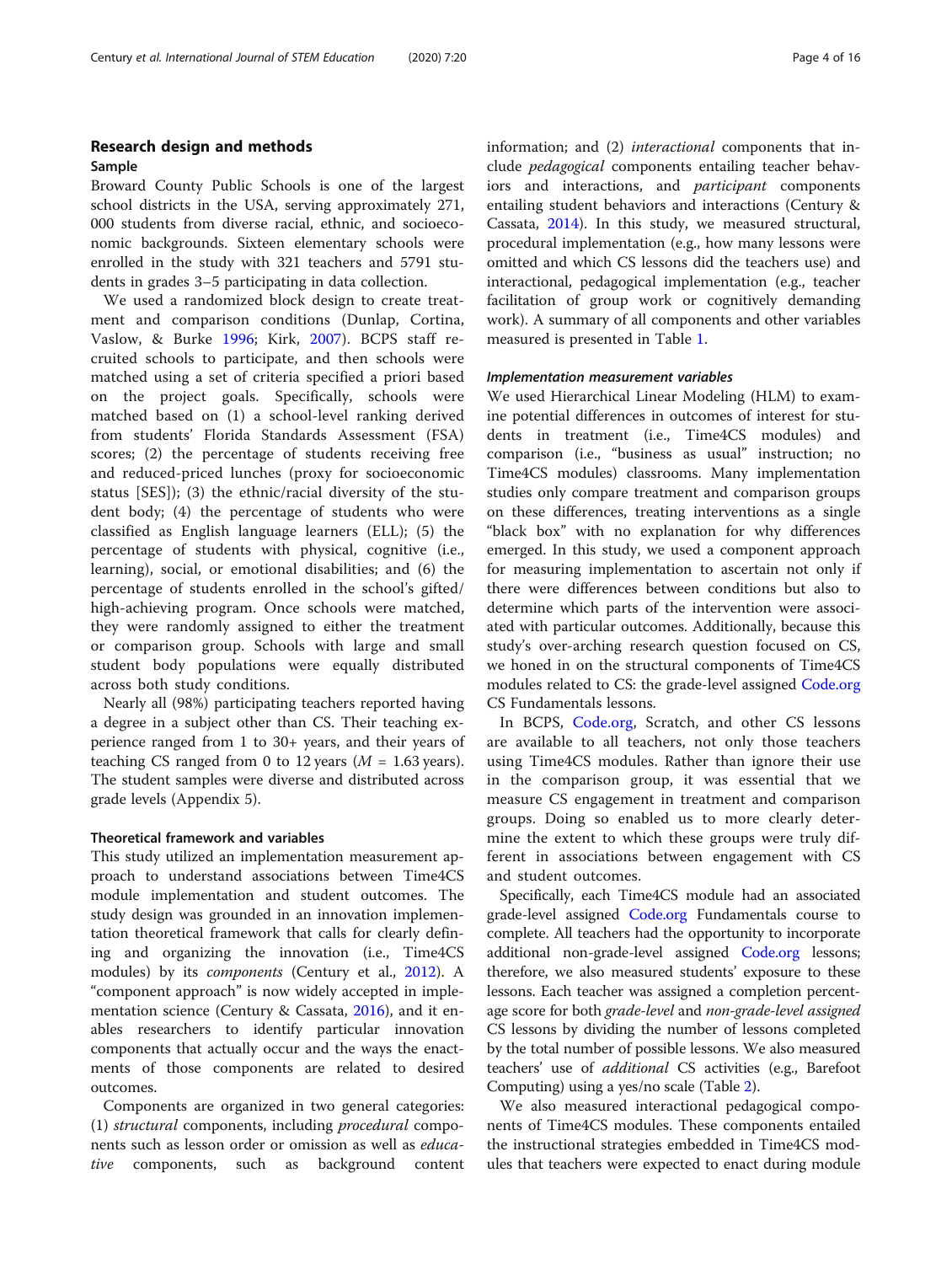| Research Question 1:                                                                                                                                                                                                                                                                                                                                                                                                                                                                                                                                  | Research Question 2:                                                                                                                                                                                                                                                                                                                                                                                                                                                                                                                                         |
|-------------------------------------------------------------------------------------------------------------------------------------------------------------------------------------------------------------------------------------------------------------------------------------------------------------------------------------------------------------------------------------------------------------------------------------------------------------------------------------------------------------------------------------------------------|--------------------------------------------------------------------------------------------------------------------------------------------------------------------------------------------------------------------------------------------------------------------------------------------------------------------------------------------------------------------------------------------------------------------------------------------------------------------------------------------------------------------------------------------------------------|
| How is the implementation of integrated "Time4CS modules" associated with<br>grade 3-5 students' academic achievement outcomes?                                                                                                                                                                                                                                                                                                                                                                                                                       | How is the implementation of integrated "Time4CS modules"<br>associated with grade 3-5 students' attitudes toward CS?                                                                                                                                                                                                                                                                                                                                                                                                                                        |
| Level 1: student-level variables                                                                                                                                                                                                                                                                                                                                                                                                                                                                                                                      | Level 1: student-level variables                                                                                                                                                                                                                                                                                                                                                                                                                                                                                                                             |
| •Demographic characteristics:<br>- Gender<br>- Race<br>- Ethnicity<br>- Grade level<br>- English language proficiency<br>- SES<br>•Previous experience completing Code.org lessons                                                                                                                                                                                                                                                                                                                                                                    | •Demographic characteristics:<br>- Gender<br>- Race<br>- Ethnicity<br>- Grade level<br>- English language proficiency<br>$-$ SES<br>•Previous experience completing Code.org lessons<br>.*Pre-intervention school and CS attitudes                                                                                                                                                                                                                                                                                                                           |
| Level 2: teacher-level variables                                                                                                                                                                                                                                                                                                                                                                                                                                                                                                                      | Level 2: teacher-level variables                                                                                                                                                                                                                                                                                                                                                                                                                                                                                                                             |
| •Time4CS module completion<br>Interactional Implementation<br>- Teacher facilitation of group work<br>- Teacher facilitation of cognitively demanding work<br>- Teacher facilitation of students taking intellectual risks<br>- Teacher use of interdisciplinary teaching practices<br>•Structural implementation<br>- Mandatory, grade-level Code.org CS lessons<br>- Supplemental non-grade-level (above or below grade level) Code.org<br>CS lessons<br>- Non-Code.org CS lessons<br>·Factors:<br>- Resourcefulness and coping<br>- Innovativeness | •Time4CS module completion<br>Interactional implementation<br>- Teacher facilitation of group work<br>- Teacher facilitation of cognitively-demanding work<br>- Teacher facilitation of students taking intellectual risks<br>- Teacher use of interdisciplinary teaching practices<br>•Structural implementation<br>- Mandatory, grade-level Code.org CS lessons<br>- Supplemental non-grade-level (above or below grade level)<br>Code.org CS lessons<br>- Non-Code.org CS lessons<br><b>-Factors:</b><br>- Resourcefulness and coping<br>- Innovativeness |
| ·Previous CS teaching experience                                                                                                                                                                                                                                                                                                                                                                                                                                                                                                                      | •Previous CS teaching experience                                                                                                                                                                                                                                                                                                                                                                                                                                                                                                                             |

<span id="page-4-0"></span>Table 1 Conceptual overview of the components under investigation

Note: \*Indicates variables assessed in the hierarchical linear model investigating students' attitudinal outcomes. The inclusion of these variables in the HLM for Research Question #2 is the only difference between the two HLM models under investigation

implementation. These instructional strategies included teachers' self-report of their use of interdisciplinary teaching practices as well as their facilitation of group work, cognitively demanding work, and intellectual risktaking (Table [3\)](#page-5-0).

The implementation framework used in the study has a companion framework that organizes the contexts and conditions ("factors") that affect innovation implementation into several levels (i.e., individual, organizational, and environmental) (Century & Cassata, [2014\)](#page-14-0). This study explored direct effects of three individual (teacher) factors—innovativeness, resourcefulness and coping, and years of teaching CS (Table [4](#page-5-0)).

#### Outcome variables

Outcome variables included student attitudes toward school in general and toward CS, and student academic achievement outcomes (Table [5](#page-6-0)). For attitude measures,

students completed questionnaires at pre- (i.e., September 2016) and post- (i.e., May 2017) intervention. All items were completed on a 5-point Likert rating scale with values ranging from 1 (Disagree a lot) to 5 (Agree a lot), and each scale anchor had a corresponding smiley face representing its value. Across all scales, higher scores represented more positive attitudes.

The academic achievement outcomes included Achieve3000 literacy scores and the FSA ELA, mathematics, and science scores. Achieve3000 LevelSet© is an online assessment tool that measures students' reading ability and text difficulty to match them to appropriate informational texts. LevelSet is administered up to three times a year, beginning with a baseline assessment at the start of the year, followed by an interim assessment at mid-year, and a post-assessment at the end of the year. Students are assigned a Lexile score, which serves as a proxy for literacy ability level.

Table 2 Structural component implementation measures

| Component                        | Measure                                                                                                                                                                                                                      |
|----------------------------------|------------------------------------------------------------------------------------------------------------------------------------------------------------------------------------------------------------------------------|
|                                  | Assigned grade-level computer science lessons Percentage of lessons taught from the Code.org Fundamentals course assigned to the grade.<br>Each Time4CS module referenced the lessons in the appropriate grade level course. |
| Non-grade level assigned lessons | Percentage of lessons taught from the other (non-grade level assigned) Code.org courses<br>available. These lessons could have been above grade level or below grade level.                                                  |
| Additional computer science      | Additional CS included any other non-Code.org CS activity. This was measured by a yes/no question.                                                                                                                           |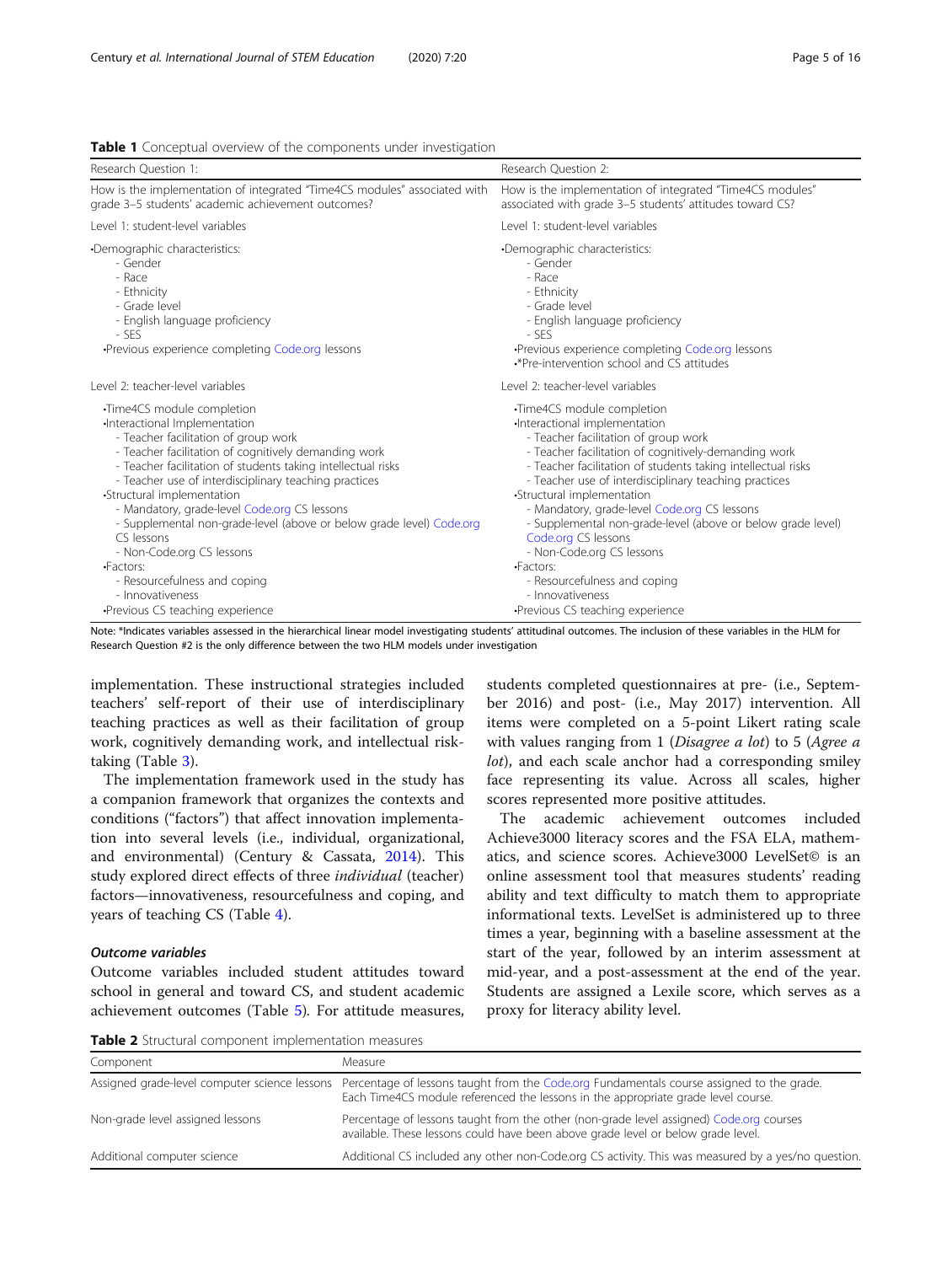<span id="page-5-0"></span>Table 3 Interactional component implementation measures

| Scale                                                    | Sample Items (5-point scale: never-always)                                                      | Cronbach's <i>α</i> | M(SD)     |
|----------------------------------------------------------|-------------------------------------------------------------------------------------------------|---------------------|-----------|
| Teacher use of interdisciplinary teaching practices      | How often did you explicitly cover standards from multiple subject<br>areas in the same lesson? | .90                 | 4.15(65)  |
| Teacher facilitation of group work                       | How often do you encourage group members to work to solve<br>problems together?                 | .96                 | 4.49(.62) |
| Teacher facilitation of cognitively demanding work       | How often did you ask students to explain how they solved a<br>problem?                         | .92                 | 4.16(.57) |
| Teacher facilitation of student intellectual risk-taking | How often did you ask students to answer a question even if they<br>were unsure?                | .89                 | 4.35(.64) |

In the spring of each academic year, students in grades three, four, and five complete FSAs in ELA and mathematics. The FSA in science is administered only to 5th grade students. Students respond to items in multiple ways, including creating graphs, writing extended responses, and using other interactive features. Different types of questions are designed to assess students' higher-order critical thinking skills and to provide students with a range of options to demonstrate their learning in each subject area. Students are assigned an achievement level scale score with higher scores representing higher academic achievement in a given subject area.

#### Data collection

Teachers' structural and interactional implementation was measured with a post-implementation questionnaire taken after they completed Time4CS modules. Attitudes were measured using a pre-post design to capture changes in teachers' and students' attitudes over the 2016–2017 academic year. Teachers' post-Time4CS module implementation questionnaire and post-attitude questionnaire were combined for ease of administration. All questionnaires were administered online using Qualtrics©, and took approximately 20 min to complete. Teachers facilitated student completion of questionnaires during regularly scheduled class time and were present to answer questions. Teachers completed questionnaires at their convenience and were provided a \$15 store card for their participation. The district provided de-identified student academic achievement data

matched to individual student study IDs, which were associated with individual teachers' classrooms. The district also provided socio-demographic data for students, which complemented their self-reported gender, race, and ethnicity data shared through the postquestionnaires.

#### Analysis samples

Due to issues related to matching and missing data, the samples differ for the analyses investigating the attitudinal and academic achievement outcomes (Table [6](#page-6-0)). The sample for the student attitude analyses was reduced as a result of teacher and student error when entering study ID numbers. The samples available for the academic achievement outcome analyses varied slightly due to matching and missing data issues. Before conducting analyses, we examined missing data in each dataset and used listwise deletion to handle students and teachers who were missing data on key study variables.

#### Analytic approach

HLM (i.e., HLM 7 software; Raudenbush et al., [2011](#page-14-0)) was used to examine associations between implementation (i.e., teacher implementation of Time4CS modules, amount of CS instruction, and presence of teacher instructional practices) and student outcomes. HLM was selected because it is adept at dealing with hierarchically structured data (Raudenbush & Bryk, [2002\)](#page-14-0), such as students nested within classrooms. In this situation, student outcomes may be explained by predictors at varying hierarchical levels (Raudenbush,

Table 4 Teacher factors measured

| Scale                                                               | Sample items (6-point scale: strongly disagree-strongly agree)                                                                                                       | Cronbach's <i>a</i> | M(SD)      |
|---------------------------------------------------------------------|----------------------------------------------------------------------------------------------------------------------------------------------------------------------|---------------------|------------|
| Teacher perception of their innovativeness                          | How much do you agree or disagree with the following statements<br>about your teaching in general? I experiment with new practices all<br>the time.                  | .75                 | 4.90(68)   |
| Teacher perception of their abilities to cope and be<br>resourceful | How much do you agree or disagree with the following statements<br>about your teaching in general? I am able to manage the pressure<br>and stress at my school well. | .86                 | 5.16(.65)  |
| Years of teaching CS at any grade level                             | Simple drop-down menu                                                                                                                                                |                     | 1.63(2.33) |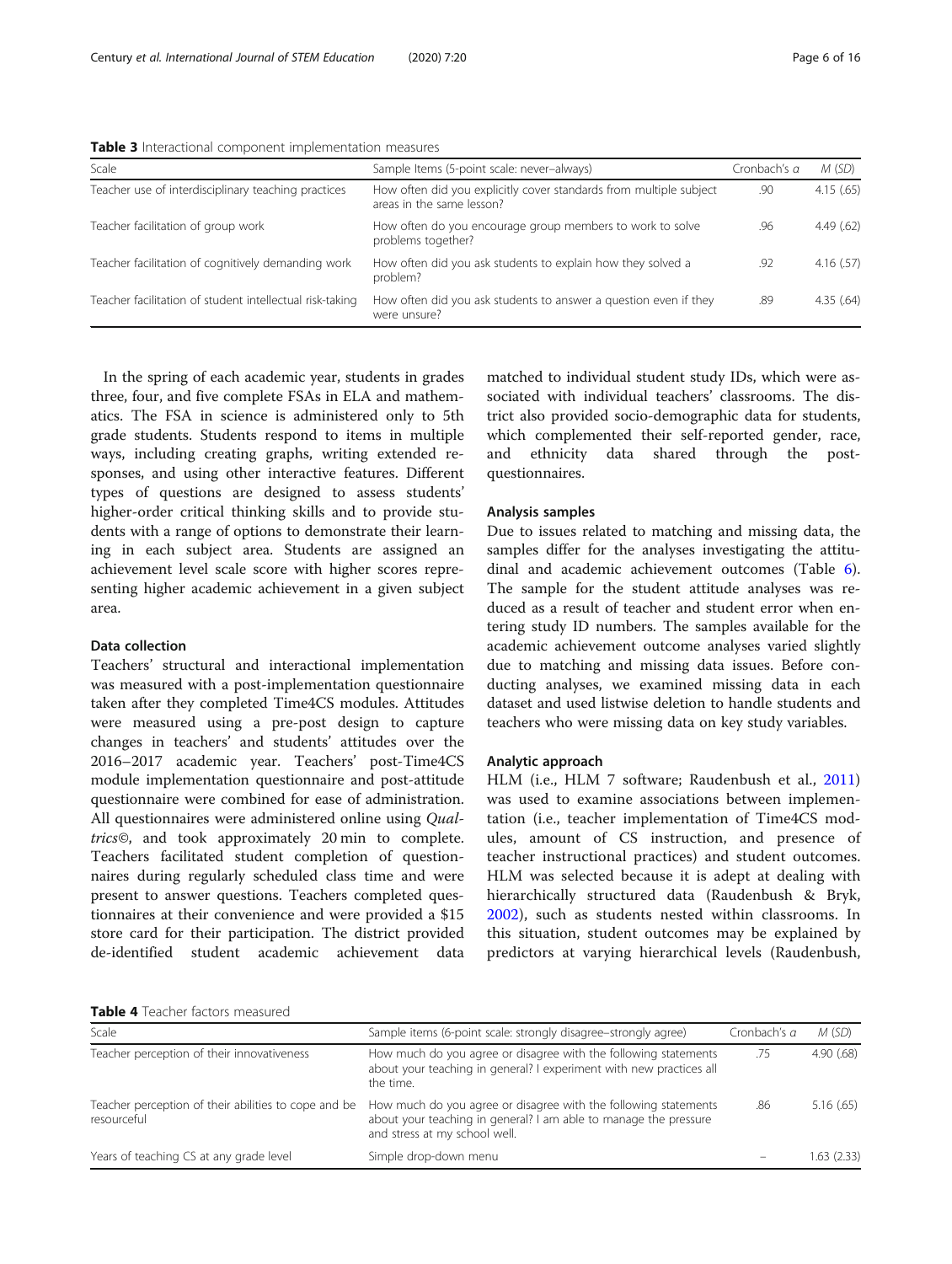<span id="page-6-0"></span>

| Table 5 Student outcome measures |  |
|----------------------------------|--|
|----------------------------------|--|

| Attitude measures                                          |                                                                                                                                        |                                                          |                                                                               |  |
|------------------------------------------------------------|----------------------------------------------------------------------------------------------------------------------------------------|----------------------------------------------------------|-------------------------------------------------------------------------------|--|
| Scale                                                      | Sample items (5-point scale: disagree a lot-agree<br>a lot with smiley face images to select)                                          | Cronbach's a                                             | M(SD)                                                                         |  |
| General school affinity                                    | l enjoy doing my schoolwork                                                                                                            | Pre, 4 items, $\alpha = .75$<br>Post. 3 items. $a = .84$ | Pre, 3.90 (.79)<br>Post, 3.37 (.99)                                           |  |
| General school ability beliefs                             | I have the ability to do my schoolwork                                                                                                 | Pre, 4 items, $a = .71$<br>Post, 4 items, $a = .71$      | Pre, 3.97 (.72)<br>Post, 4.07 (.70)                                           |  |
| Computer science affinity                                  | I like computer science                                                                                                                | Pre, 4 items, $a = .84$<br>Post, 4 items, $a = .89$      | Pre, 4.12 (.90)<br>Post, 3.84 (1.12)                                          |  |
| Computer science ability beliefs                           | I have the ability to learn computer science                                                                                           | Pre, 4 items, $a = .79$<br>Post, 4 items, $a = .81$      | Pre, 3.63 (.90)<br>Post, 3.64 (.96)                                           |  |
| Computer science identity                                  | Kids like me do computer science                                                                                                       | Pre, 4 items, $a = .75$<br>Post, 4 items, $a = .79$      | Pre, 3.02 (1.05)<br>Post, 2.85 (1.10)                                         |  |
| Computer science utility                                   | It is important for me to learn computer science                                                                                       | Pre, 3 items, $a = .76$<br>Post, 3 items, $a = .82$      | Pre, 4.05 (.93)<br>Post, 3.91 (1.02)                                          |  |
| Academic achievement measures                              |                                                                                                                                        |                                                          |                                                                               |  |
| Achieve3000 literacy scores                                | District-administered literacy tests that provide a Lexile reading level designed<br>to support differentiated instruction             |                                                          | Beginning, 558.74 (284.12)<br>Middle, 634.12 (277.42)<br>End, 686.56 (277.47) |  |
| Florida State ELA, mathematics,<br>and science assessments | The Florida Standards Assessments (FSA) for ELA and Mathematics grades 3-5.<br>A statewide science assessment administered in grade 5. |                                                          | ELA, 322.74 (22.36)<br>Math, 325.46 (24.88)<br>Science, 208.56 (21.96)        |  |

[1988\)](#page-14-0). Therefore, two-level random intercept HLM with individual student (e.g., gender, SES, and grade level) variables entered at the first level, and teacher (e.g., instructional practices) variables entered at the second level were conducted to examine students' post-intervention academic achievement scores and school and CS attitudes.

For both research questions, two-level unconditional HLM including only the outcome variable of interest was conducted as the baseline model. The intra-class correlation (ICC) was calculated to assess how much variance in the dependent variable could be explained by between-teacher variance. An ICC value greater than 0.10 was specified to distinguish which outcome variables should be examined using the conditional model (Kreft & de Leeuw, [1998](#page-14-0)). For all conditional models, separate models were conducted for each outcome variable.

#### Primary Analytic Model

RQ1 examined associations between implementation of Time4CS modules and students' academic achievement outcomes. Implementation was measured in three ways: (1) Time4CS module use or not; (2) amount of CS lessons taught (i.e., structural implementation); and (3) extent of particular teacher instructional practices present (i.e., interactional implementation).

The student-level model (i.e., level 1) included the following variables (all categorical variables were dummy coded with reference group listed as follows): gender (reference group: male students), race (reference group: White students), ethnicity (reference group: Non-Hispanic students), grade level (reference group: 3rd grade students), English language proficiency (reference group: native English speakers), and free and reducedprice lunch status (reference group: students not receiving free and reduced-price lunch). Students' previous

#### Table 6 Analysis samples

| Analysis                  | Outcome variable    | Student | Nested within  | Teachers in each grade |     |     |
|---------------------------|---------------------|---------|----------------|------------------------|-----|-----|
|                           |                     | sample  | teacher sample | 3rd                    | 4th | 5th |
| RQ1: academic outcomes    | Achieve3000         | 1318    | 134 teachers   | 52                     | 38  | 44  |
|                           | ELA and mathematics | 1361    | 139 teachers   | 51                     | 40  | 48  |
|                           | Science             | 524     | 48 teachers    |                        |     | 48  |
| RQ2: attitudinal outcomes |                     | 755     | 97 teachers    | 33                     | 29  | 35  |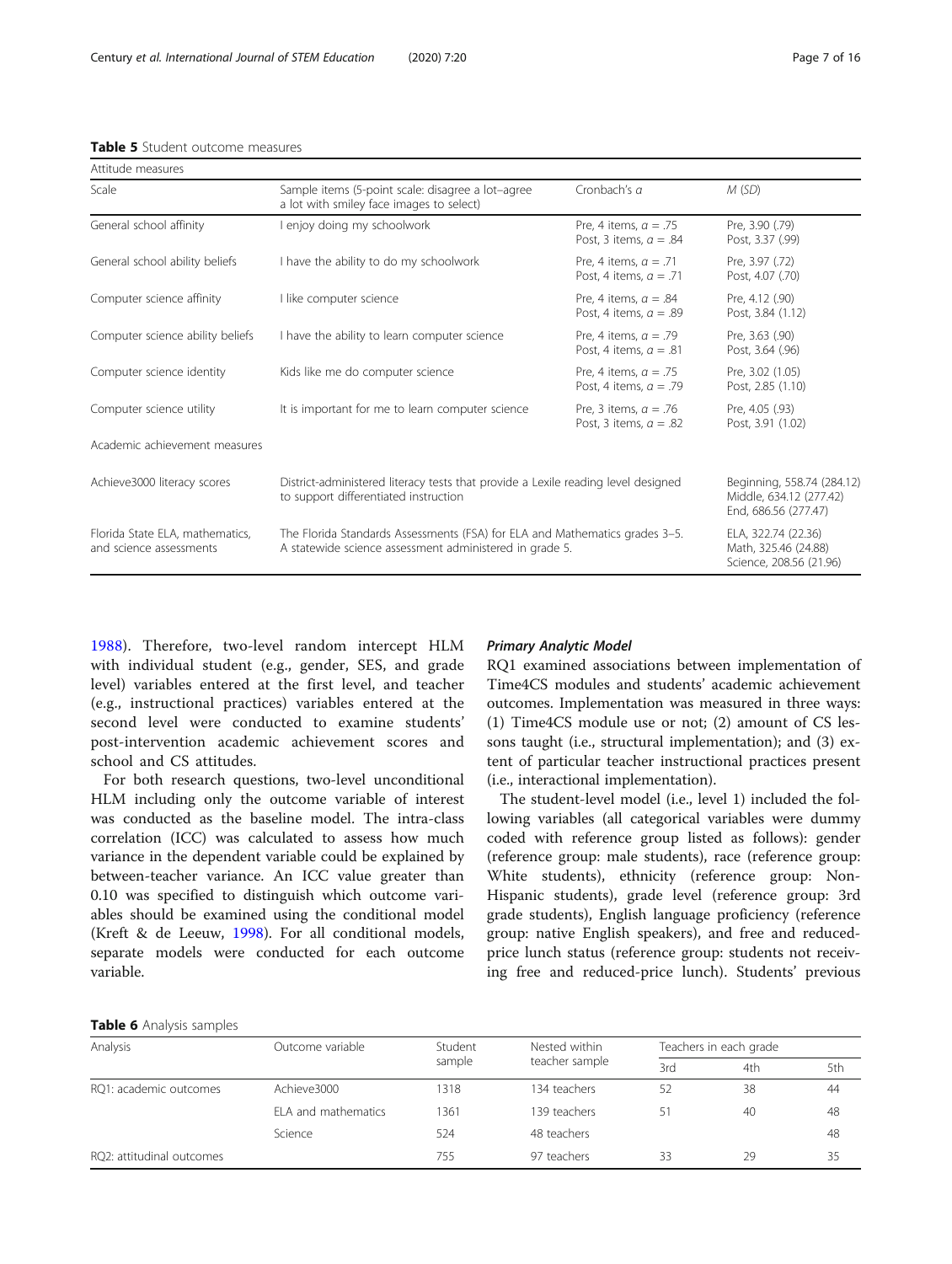experience completing [Code.org](http://code.org) activities (reference group: no previous experience completing [Code.org](http://code.org) activities) was also included at level 1. All categorical variables were entered as uncentered terms. For RQ2 (i.e., attitudinal outcomes), student attitudes toward school in general and CS measured through the pre-intervention questionnaire were also included at level 1 as covariates, and they were centered around the group mean.

The teacher-level model (i.e., level 2) included the following variables: Time4CS module completion, teacher facilitation of group work, teacher facilitation of cognitively demanding work, teacher facilitation of students taking intellectual risks, teacher use of interdisciplinary teaching practices, and the completion percentage of grade-level assigned CS lessons. The percentage of non-grade-level assigned [Code.org](http://code.org) CS lessons, additional (non-Code.org) CS activities, and teachers' previous experience with CS were also included. Variables representing teachers' resourcefulness and coping and innovativeness were also included at level 2. All level 2 continuous variables were centered around the grand mean, whereas categorical variables were entered as uncentered terms (Appendix 6).

## Results<sup>2</sup>

#### Research question 1

How is the implementation of Time4CS modules associated with grade 3–5 students' academic achievement outcomes?

#### Unconditional HLM

A two-level, unconditional HLM was used as the baseline model. The ICC coefficient was calculated for each academic achievement outcome variable to generate the amount of variation (i.e., Achieve3000 literacy, FSA and ELA, mathematics, and science scores) accounted for by between-teacher differences (Table 7).

#### Conditional HLM

paper.

We conducted four separate analytical models to answer this question. Each analysis used a different student academic achievement outcome and associated teacher and student samples (Table [6](#page-6-0)).

## Achieve3000 Lexile score

No significant differences in Achieve3000 Lexile scores emerged between treatment (Time4CS modules) and comparison (no Time4CS modules) groups. Interactional

Table 7 Academic achievement outcome ICC values

| Academic outcome measure                 | ICC  |
|------------------------------------------|------|
| Achieve3000                              | 0496 |
| Florida Standards Assessment-FLA         | 0419 |
| Florida Standards Assessment-mathematics | 0474 |
| Florida Standards Assessment-science     | 0359 |

implementation components (i.e., teacher instructional practices listed in Table [3\)](#page-5-0) were not significantly associated with students' Lexile scores. However, completing a higher percentage of grade-level assigned CS lessons was significantly associated with lower Lexile scores ( $\beta$  = - 155.02, p < 0.05), whereas completing a higher percentage of nongrade-level assigned CS lessons was significantly associated with higher Lexile scores ( $\beta$  = 232.16,  $p$  < 0.01).

#### Florida Standards Assessment—ELA

No significant differences in FSA ELA scores resulted between treatment and comparison groups. Interdisciplinary teaching practices were positively associated with FSA ELA scores ( $\beta$  = 2.73,  $p$  < 0.05). No significant associations emerged for grade-level assigned CS lessons and FSA ELA scores. However, completing a higher percentage of non-grade-level assigned CS lessons was positively associated with FSA ELA scores  $(\beta = 16.43, p < 0.05)$ .

#### Florida Standards Assessment—mathematics

No significant differences in FSA mathematics scores resulted between treatment and comparison groups. Interactional implementation was not associated with students' FSA mathematics scores. We found no significant associations between grade-assigned CS lessons or additional CS activities. However, completing a higher percentage of non-grade-level assigned CS lessons was positively associated with FSA mathematics scores ( $\beta$  = 19.88,  $p$  < 0.05).

#### Florida Standards Assessment—science

Teachers' self-reported resourcefulness and coping levels were negatively associated with FSA science scores ( $\beta$  =  $-6.10, p < 0.05$ ). All other associations were nonsignificant.

#### Research question 2

Is the implementation of Time4CS modules associated with increases in grade 3–5 students' attitudes toward school and CS?

### Unconditional HLM

A two-level, unconditional HLM was used as the baseline model, and the ICC coefficients were calculated in order to illustrate the amount of total variation in each student attitudinal outcome accounted for by between-

 $2$ In this paper, we only reported findings about the teacher-level variables related to the research questions under investigation. Findings from additional analyses related to the student-level variables (i.e., socio-demographic characteristics) will be presented in a separate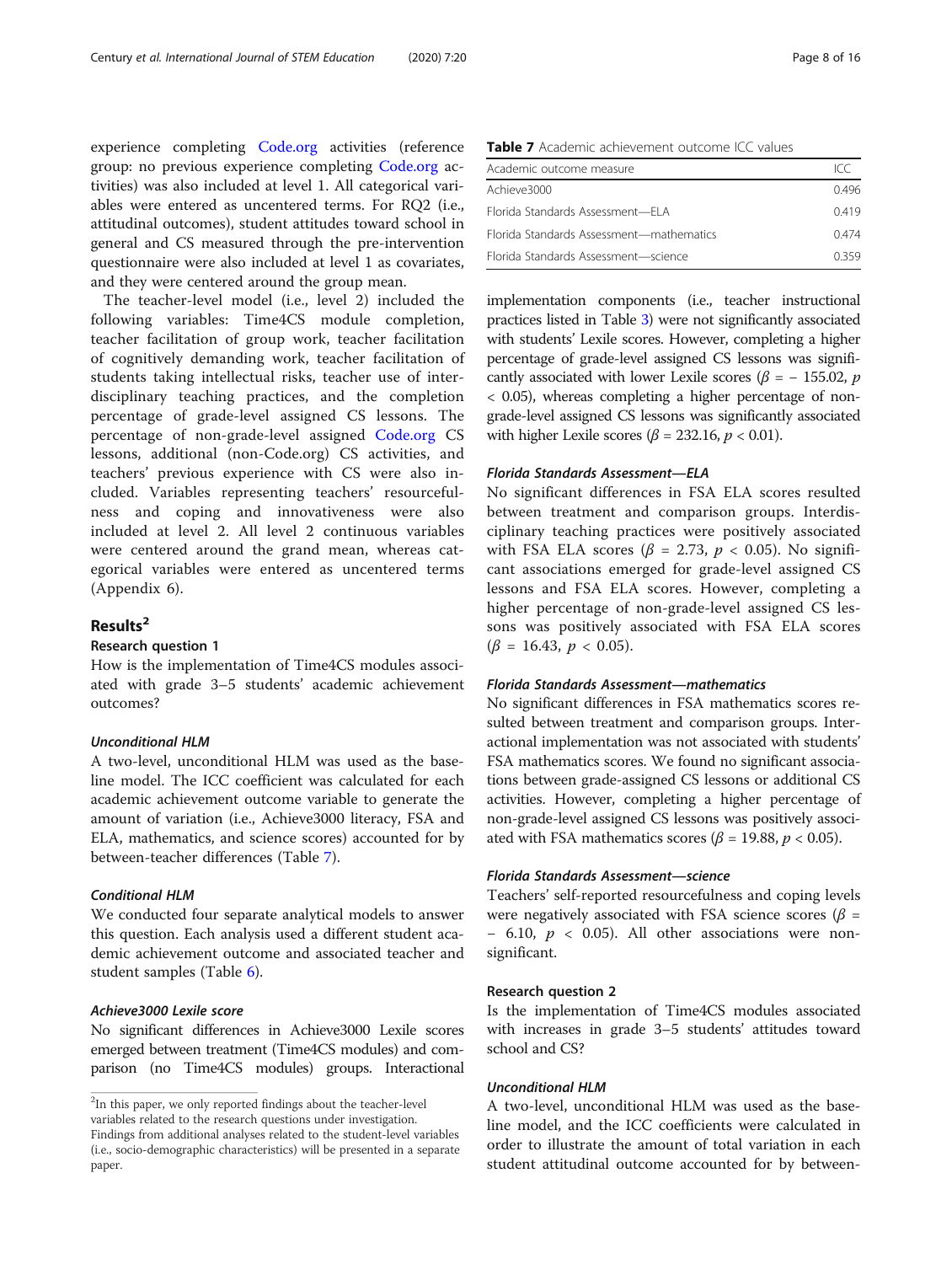Table 8 Attitude outcome ICC values

| Attitude measure       | ICC   |
|------------------------|-------|
| School affinity        | 0.118 |
| School ability beliefs | 0.033 |
| CS affinity            | 0.138 |
| CS ability beliefs     | 0.075 |
| CS identity            | 0.123 |
| CS utility             | 0.110 |

teacher differences (Table 8). Conditional HLM was only run on outcome variables that had ICC values higher than 0.10 (i.e., school affinity, CS affinity, CS identity, and CS utility).

#### Conditional HLM

We conducted four separate analytical models to answer this question. Each analysis examined a different student attitudinal outcome and utilized customized teacher and student samples (Table [6](#page-6-0)).

The results of all four models examining associations between implementation and attitudinal outcomes were the same. Students' attitudes did not differ by study condition, and there were no significant associations between structural implementation (CS lessons and activities) or interactional implementation (teacher instructional strategies) and student attitudes. However, teachers' self-reported innovativeness was significantly associated with students' CS identity.

## Discussion

#### Findings summary

There were no significant differences in attitudinal or academic achievement outcomes between students taught by teachers in treatment (Time4CS modules) and comparison (no Time4CS modules) conditions; however, teachers in the treatment group who taught Time4CS modules completed more CS lessons than teachers who did not teach Time4CS modules. Although no effect of study condition was observed, our component approach for measuring implementation enabled us to investigate how specific components of the Time4CS modules contributed to student outcomes. We consistently found positive associations between some of the Time4CS module components and several key academic outcomes. Specifically, we found that teaching a higher percentage of non-gradelevel assigned CS lessons and use of interdisciplinary teaching practices were associated with higher academic achievement outcomes in ELA (FSA and Achieve3000) and FSA mathematics. Teachers' innovativeness was positively associated with student CS identity attitudes. Alternatively, we found negative associations between the percentage of grade-level

assigned CS lessons completed and Achieve3000 scores, and teachers' resourcefulness and coping, and students' FSA science scores.

## Considerations for finding time for CS in the elementary school day

This study sought to address the challenge of finding time in the elementary school day for CS, and although no differences in academic achievement or attitudinal outcomes were found across study conditions, we were encouraged because our findings suggest no negative consequences for students' FSA ELA or mathematics scores when CS is integrated into the curriculum through Time4CS modules. While many elementary practitioners designate the majority of the school day for teaching ELA and mathematics, these subjects alone will not serve our children well in the future (English, [2016](#page-14-0); Regan & DeWitt, [2015\)](#page-14-0). It is critical for young learners to have opportunities to engage in STEM experiences, including early exposure to CS (Kelley & Knowles, [2016](#page-14-0); Wang, Hong, Ravitz, & Ivory, 2015). The current study demonstrated that using transdisciplinary Time4CS modules in the literacy block did not detract from success in ELA, mathematics, or science. Rather, the findings generated from this study suggest that concerns about lower test scores due to time taken away from ELA may be unfounded and require further investigation.

#### The role of CS

Perhaps the most important finding of the study was that it is possible to infuse CS into the literacy block during the elementary school day and that participation in CS, particularly the non-grade-level assigned (above or below grade level) [Code.org](http://code.org) CS lesson component of the modules was positively associated with students' FSA ELA and mathematics scores. These effects may have emerged for several reasons. First, teachers may have hand-picked the non-grade-level assigned CS lessons to complement curricula they were already teaching. Or, they may have selected the lessons due to personal interest, which in turn, positively influenced their instructional practices and students' subsequent academic achievement outcomes. Alternately, teachers may have prioritized completing CS lessons from higher grade levels because their students were already high academic achievers and seemingly capable of completing these more challenging CS lessons. Another possibility is that classrooms with more high-achieving students may have completed all grade-level assigned lessons more quickly and had additional time for non-grade-level assigned CS lessons. This explanation would stand to reason as highachieving students often need a faster pace of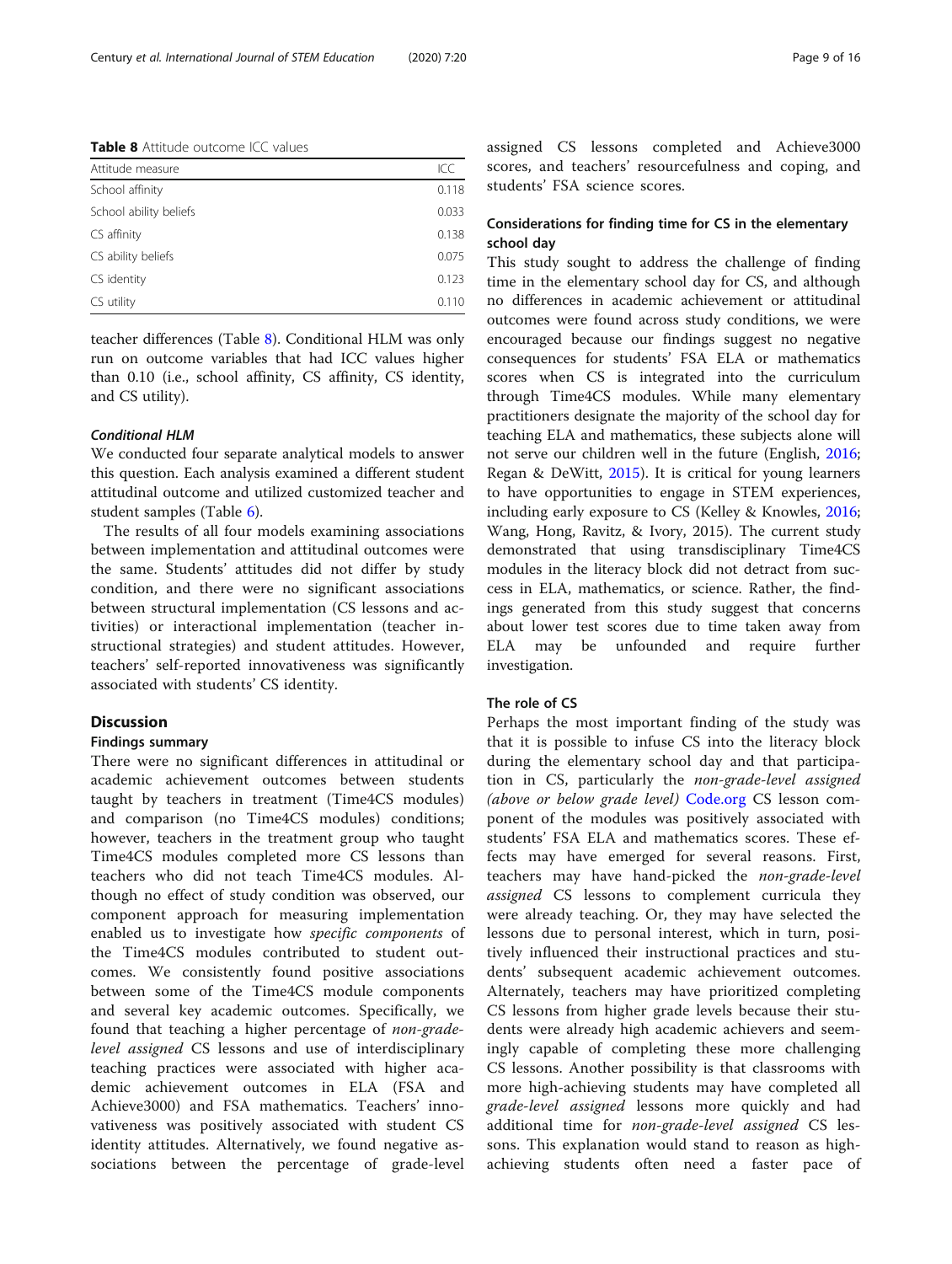instruction so that they do not become bored or distracted (Lüftenegger et al., [2015\)](#page-14-0). In contrast, teachers who need to spend additional time on other areas of the curriculum (e.g., literacy) would not consider doing more than the grade-level assigned lessons.

It is also important to highlight that even though both treatment and comparison teachers had the same access to all [Code.org](http://code.org) Fundamentals lessons through district resources, teachers in the treatment group (i.e., Time4CS modules) implemented a significantly higher percentage of both, non-grade-level assigned CS and grade-level assigned CS lessons. This finding is particularly important given that *non-grade*level assigned CS lessons were positively associated with students' academic achievement outcomes, regardless of study condition. This finding is noteworthy in that it suggests that the Time4CS modules may highlight and direct teachers to opportunities to engage their students with CS in ways that they would not have seen had they not been using the Time4CS modules.

In contrast, greater completion of grade-level assigned CS lessons had a negative effect on students' Achieve3000 literacy scores. Achieve3000 differs from mandatory, state-wide FSA subject examinations as it is a level-set test designed to help direct students to a particular level of literacy activities. After students are grouped by literacy abilities, they engage in computerbased Achieve3000 activities until the next level-set test is administered. Previous research suggests that computer-based instruction programs like Achieve3000 can add time burdens to the elementary school day because it takes time for teachers to facilitate students' interactions with the online activities (Kunze & Rutherford, [2018\)](#page-14-0). Given that success on the Achieve3000 test depends largely on students' exposure to and engagement with the Achieve3000 program, it is possible that carrying out Time4CS modules during the literacy block took time away from those Achieve3000 activities, resulting in lower Achieve3000 scores. Future revisions of Time4CS modules should account for this finding and balance emphasis on CS lessons with other aspects of literacy instruction.

#### The role of interdisciplinary strategies

Time4CS modules' foundational instructional strategy also emphasized the use of interdisciplinary teaching practices, and our findings suggest that carrying out these specific teaching practices within the context of transdisciplinary Time4CS modules shows promise for students' literacy achievement. These results are consistent with other studies that demonstrate the benefits of problem-based learning, a commonly utilized interdisciplinary approach linked to student academic achievement (Han, Capraro & Capraro, [2015;](#page-14-0) Tandogan & Orhan, [2007\)](#page-14-0). Elementary teachers often teach all core subjects (i.e., literacy, math, science, and social studies), and as a result, they are well positioned to use interdisciplinary teaching strategies in their daily instruction (Avargil, Herscovitz, & Dori [2012](#page-13-0); Wood, [1997](#page-15-0)). As such, even though no differences in outcomes were observed based on study condition, Time4CS modules still have the potential to facilitate more opportunities for teachers to use interdisciplinary teaching strategies with their students. Further development of the Time4CS modules with a focus on increasing teachers' use of interdisciplinary practices should be a priority for future Time4CS module revisions.

It should also be noted that teachers' resourcefulness and coping were negatively associated with students' FSA science scores. Although resourcefulness and coping are hypothesized to be associated with the use of interdisciplinary strategies and ultimately positive student achievement, in this study, they seemed to have a negative effect. Additional research is needed to better understand associations between teacher factors related to CS and other subject-area outcomes.

## Attitudinal outcomes

We found no significant associations between Time4CS module implementation and students' attitudes toward CS. Despite some research that indicates the malleability of students' (particularly young learners) attitudes toward STEM subjects (Cheng & Hau, [2003](#page-14-0)), these findings are consistent with other research that found students' attitudes and perceptions towards CS to be unchanged after exposure to a 7-week introductory CS course (Grover & Pea, [2016](#page-14-0)). Attitudes are a complex psychological construct, and much research suggests that they remain stable even in changing situations (Bohner & Dickel, [2011](#page-14-0); Fazio, [2007;](#page-14-0) Petty, Briñol, & DeMarree, [2007;](#page-14-0) Schwarz, [2007](#page-14-0)). As such, students in the current study may already hold well-developed attitudes toward CS by the time they reach third grade. Therefore, experiences with CS over the course of one academic school year through two, 6–8 week Time4CS modules may not be sufficient to make measurable attitudinal shifts.

Another explanation may come from other research that suggests that attitudes toward STEM and CS subjects have been shown to decline as students progress through their academic careers (Tytler & Osborne, [2012](#page-14-0)). These were young students who started the experience with relatively high attitudes toward CS. It is possible that some did not fully understand what CS was before this experience and found it to be less appealing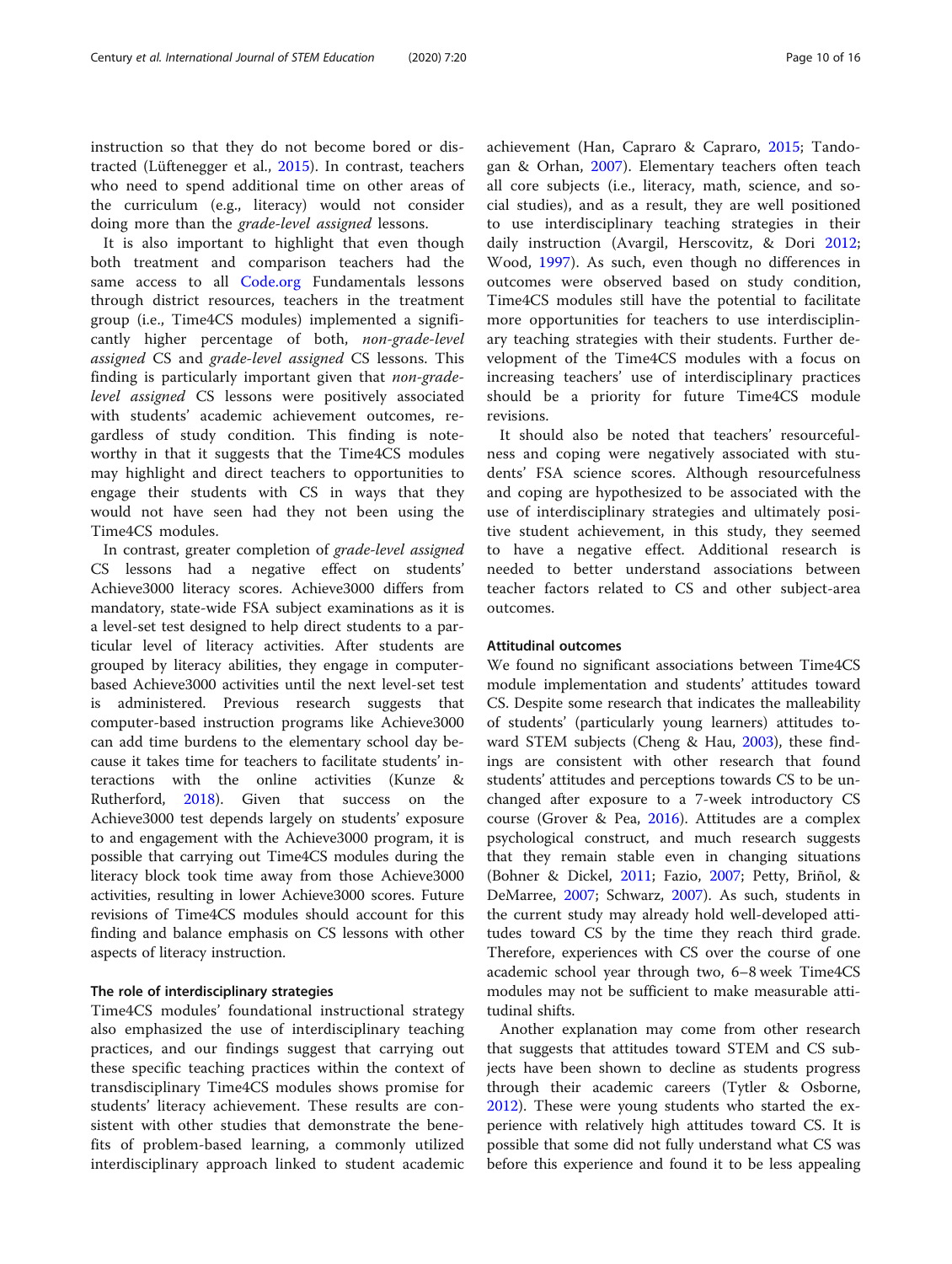once they learned it did not align with their preconceptions. It is also consistent with the research and reasonable to consider that the students' experiences with CS during the study were more challenging than previous ones, which would naturally affect some students' ability beliefs and affinity.

Revisions to Time4CS modules must closely consider these findings given the connection between students' attitudes toward STEM and CS subjects, completion of STEM and CS courses, and pursuit of STEM and CS careers established in the literature (Regan & DeWitt, [2015;](#page-14-0) Wang, [2013\)](#page-15-0). More specifically, incorporating instructional practices specifically focused on changing students' attitudes may help Time4CS modules make a positive contribution to students' CS attitudinal development, especially students' CS identity and CS self-efficacy attitudes. Further, we believe that increasing attention to the needs of students in particular socio-demographic groups in future revisions may also address the findings about attitudes. Future module revisions should do so by incorporating what is known about students with learning differences and culturally responsive pedagogy.

## Limitations

The results of the current study must be interpreted in light of several limitations. First, this study is exploratory, and the Time4CS modules were in the early stages of development<sup>3</sup> during this study. As a result, Time4CS modules may have been difficult for teachers to implement. The external evaluator for the project confirmed this may be the case; her findings revealed that the teachers felt the modules were too long, particularly because they concurrently felt pressure to directly focus on improving standardized test scores.

Additionally, this study employed a pre- and postresearch design where data were collected at the beginning and end of one school year. The research team was unable to control for the school's academic calendar and standardized testing schedule, which affected the cadence of instruction and timing of data collection. For example, some teachers may have taught one or two lessons a week, whereas others may have taught the lessons every day. Other teachers may not have finished, or even started, implementing Time4CS modules until after standardized tests were administered in the spring due to pressures from

administration to have students adequately prepared. Therefore, exploring differences in duration and scheduling of Time4CS module instruction is an important direction for future research. Finally, the current study collected school and CS attitudinal data through questionnaires administered electronically on Qualtrics. After conducting factor analyses, we determined that our scales were psychometrically valid and reliable (see Cronbach's  $\alpha$  values reported in Tables [3,](#page-5-0) [4](#page-5-0), and [5](#page-6-0)); however, focus groups or oneon-one interviews may provide more suitable data collection methods with young learners (i.e., third– fifth graders) who may have difficulties with reading comprehension, language skills, concentration, or use of online questionnaire-completion platforms (Borgers et al., [2000\)](#page-14-0).

It is also worth noting that this study used teacher questionnaires to collect measurements of teachers' use of interdisciplinary teaching practices, and facilitation of group work, cognitively-demanding work, and intellectual risk-taking. Given that the data were selfreport, we acknowledge that teachers may have inaccurately (more specifically overestimated) reported their use of these pedagogical approaches. Therefore, future research should capitalize on mixed-methods research designs, including the collection of quantitative questionnaire data, classroom observation data, and qualitative interview data from teachers to address this limitation.

#### Conclusions, implications and future directions

This study is an important step toward solving the problem of finding time for CS in the "crowded" elementary school day. It has demonstrated that the strategy employed here—transdisciplinary problembased modules, which integrate the teaching of CS principles with other subject areas—is one possible way to bring more CS opportunities to younger learners. Moreover, implementing such modules is linked to more positive student academic achievement outcomes. However, this study, and specifically the Time4CS modules in their current form (i.e., content, structure, delivery, and educative resources), is merely a starting point for inquiry into the integration of CS in elementary classrooms. Results also illustrate the need to improve the quality of the Time4CS modules to bolster the presence of interdisciplinary practices in elementary school classrooms, and to emphasize teaching practices designed to positively influence student attitudes toward school and CS. A more targeted focus on teachers' feedback $4$  will help to improve the Time4CS modules and approaches aimed at integrating CS with literacy and other subjects in elementary

<sup>&</sup>lt;sup>3</sup>NSF provided supplemental funding to support revision of two Time4CS modules as well as further examination of student sociodemographic variables. These analyses will provide insight into the extent to which the attitudinal and academic achievement outcomes differ for students in different racial/ethnic, gender, and socioeconomic status groups.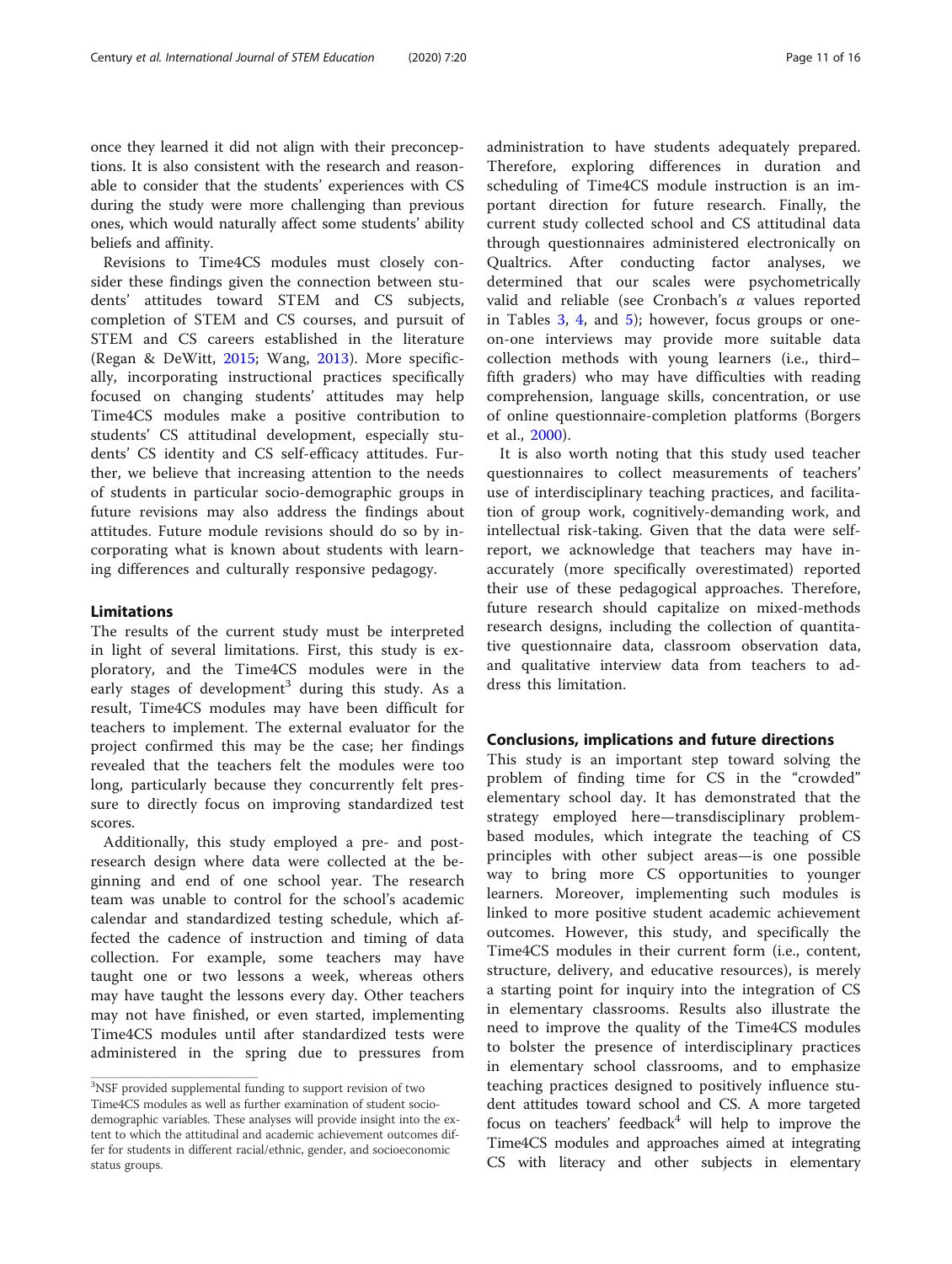classrooms for future use with elementary-aged students (Estapa & Tank, [2017;](#page-14-0) Margot & Kettler, [2019\)](#page-14-0).

Attitudinal outcomes are an urgent area for further investigation because students' positive attitudes toward CS are related to their future choices about CS and STEM majors and careers (Wang et al., [2015\)](#page-14-0). It is particularly important to consider this with attention to students who are underrepresented in STEM fields. It is essential that strategies to increase attitudes in interdisciplinary teaching contexts and studies of these strategies account for the widely varied elementary school population (i.e., racially/ ethnically diverse samples, male and female students, and students from different SES backgrounds). Moreover, future strategy developments must also account for students in different settings (i.e., rural, urban, and suburban school districts) and grade levels (i.e., elementary, middle, and high school grades).

Attention must also be paid to the role that teacher attitudes play in implementation of interdisciplinary problem-based module learning experiences like Time4CS modules. Teachers' attitudes toward CS and interdisciplinary teaching practices are likely to impact their implementation of interdisciplinary problem-based modules and need to be considered in both module improvements and study designs. Additionally, teachers' attitudes toward accepting new instructional approaches—their readiness for change—and how they affect instruction and student outcomes also command attention in future work. Measuring attitudes and other teacher characteristics will inform not only how to develop problem-based integrated modules, but also how to support their implementation.

Finally, in addition to building on the promise of integrated problem-based units with the strategies outlined above, it is also essential to generate new ideas for the future. Developers and researchers can work together to imagine and create new ways to generate interdisciplinary learning opportunities (that include CS) that are more easily accessed, embraced, and implemented. We need to ask ourselves how we can create instructional resources that teachers can more easily use, that capitalize on and leverage technology in ways that mesh with classroom conditions, and that tap into problems that are meaningful for students. Doing so will end the pattern of giving our youngest learners short shrift and provide them with the opportunities they need to thrive in the future.

#### Appendix 1. Invasive Species Overview

#### Table 9 Collection descriptions

| Collection                                                 | Lesson         | Lesson name and CS lessons in<br>bold                                                              |
|------------------------------------------------------------|----------------|----------------------------------------------------------------------------------------------------|
| <b>Collection 1: Everglades</b>                            | 1              | Introduction to the problem                                                                        |
| and its ecosystems                                         | 2              | Crowdsourcing (Code.org)                                                                           |
|                                                            | 3              | Everglades habitats                                                                                |
|                                                            | 4              | <b>Reviewing Scratch projects</b><br>(Scratch)                                                     |
| <b>Collection 2: Food chains</b>                           | 1              | Food chains                                                                                        |
| in the Everglades                                          | 2              | <b>Conditionals (Code.org)</b>                                                                     |
|                                                            | 3              | Alligator holes                                                                                    |
|                                                            | 4              | <b>Conditionals in Scratch (Scratch)</b>                                                           |
| <b>Collection 3: Living in the</b>                         | 1              | Invasive Species                                                                                   |
| Everglades                                                 | 2              | <b>Events (Code.org)</b>                                                                           |
|                                                            | 3              | I am in big trouble                                                                                |
|                                                            | 4              | Events in Scratch (Scratch)                                                                        |
| <b>Collection 4: Invasive</b><br>impacts on the Everglades | 1              | Fishy business-how are non-<br>native species impacting organ-<br>isms that live in the Everglades |
|                                                            | $\overline{2}$ | Broadcast a message                                                                                |
|                                                            | 3              | Pythons impacting native<br>populations                                                            |
|                                                            | 4              | Broadcast a message                                                                                |
| <b>Collection 5: Citizens</b><br>affect change in the      | 1              | Python problem-current<br>solutions                                                                |
| Everglades                                                 | $\overline{2}$ | <b>Functions (songwriting Code.</b><br>org lesson)                                                 |
|                                                            | 3              | Debate                                                                                             |
|                                                            | 4              | <b>Functions</b>                                                                                   |

## Appendix 2. Collection 2 lesson descriptions

Table 10 Lesson descriptions

| Lesson name                               | Description                                                                                                                                                                                                                                                                                                       |
|-------------------------------------------|-------------------------------------------------------------------------------------------------------------------------------------------------------------------------------------------------------------------------------------------------------------------------------------------------------------------|
| Lesson 1: food chains                     | Students learn about food chains and food<br>webs and interdependence in an ecosystem.                                                                                                                                                                                                                            |
| Lesson 2: conditionals                    | Students develop their understanding of the<br>computer science concept of conditional<br>statements through a modified Code.org<br>unplugged lesson (conditionals with cards).<br>The modification asks students to apply their<br>knowledge of food chains to conditionals to<br>better understand the concept. |
| Lesson 3: alligator holes                 | Students explore ways that native animals in<br>the Everglades depend on one another and<br>develop an appreciation for the American<br>alligator as a keystone species.                                                                                                                                          |
| Lesson 4: program a<br>predator/prey game | Students apply their knowledge of<br>conditionals and Everglade's food chains to<br>create a predator/prey game in Scratch<br>using conditionals.                                                                                                                                                                 |

 $4$ We received supplemental funds to examine teachers' perspectives on revisions to the fourth grade Time4CS modules. Results from this work are available upon request.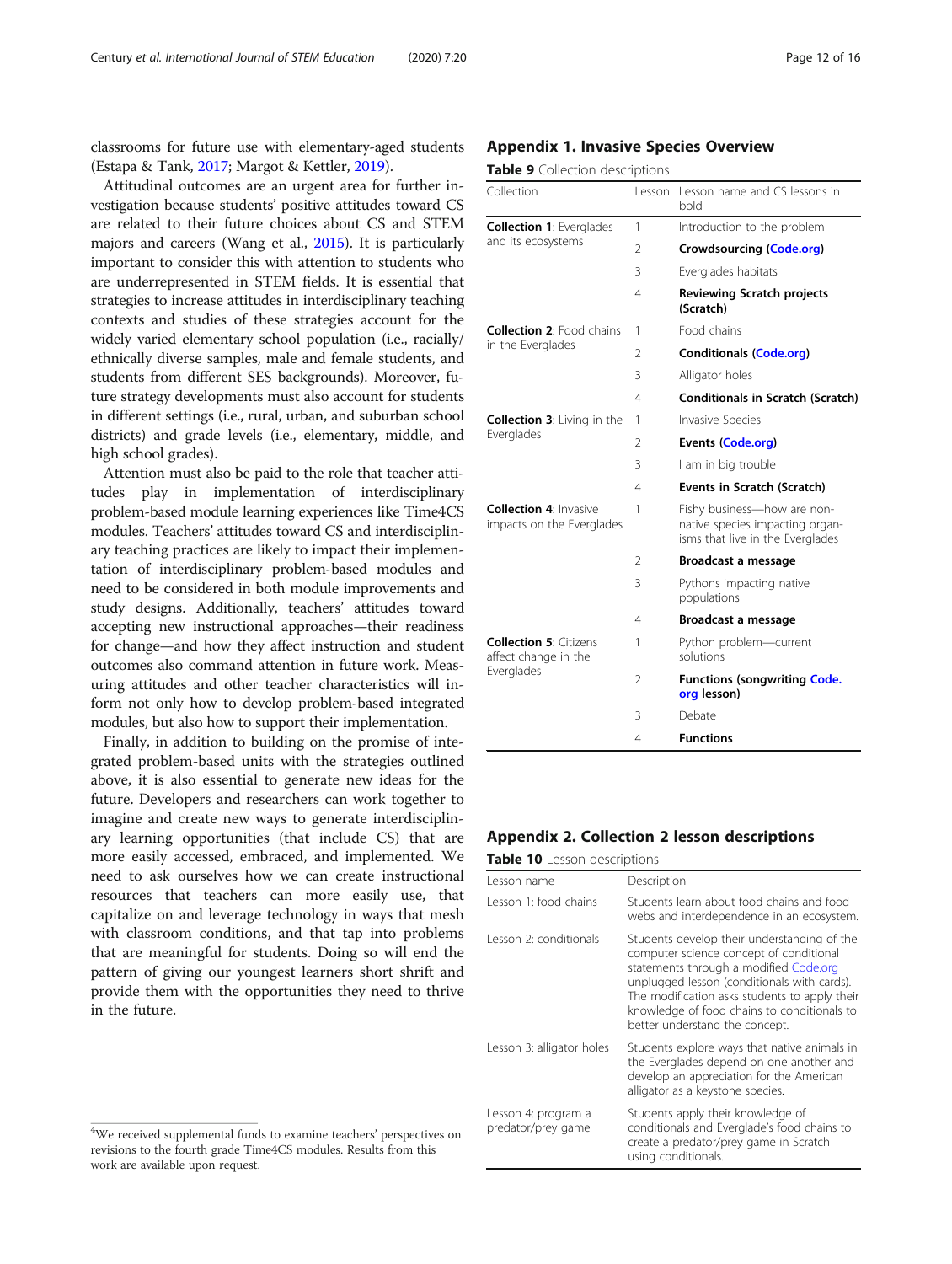## Appendix 3. Module descriptions Grade 3 modules

## Module 1

In this module, "Lighting Up North America," students were presented with a problem-based learning experience that applied the grade level standards in science and social studies. Students were given the following scenario: "You are part of a team that has just been hired to develop a travel guide and tourist map for North America. In order to learn more about the continent, your co-worker, The Traveler, has been visiting all of the different countries and regions in North America, including, the United States, Canada, Mexico, and the Caribbean. She has been sending you postcards, letters, photographs, and objects from the different locations that she has been visiting so that you can compile (or record and organize) this information into a travel guide and map." This module included the use of [Code.org](http://code.org) CS Fundamentals course 2, which focused on algorithms, sequence, debugging, loops, and conditionals.

## Module 2

This module focused on plants and how plant structure responds to its environment. Students were posed with the problem to design a genetically engineered plant according to specifications from a customer in a particular region of North America so that it will be able to thrive, enhance the lives of the customer and other inhabitants of the region, and help boost the economy. This module included the use of [Code.org](http://code.org) CS Fundamentals course 2, which focused on algorithms, sequence, debugging, loops, and conditionals.

#### Grade 4 modules

## Module 1

This module, "Florida history with science applications to renewable energy," provided the following problem-based learning scenario: "The owner of a popular Florida theme park knows that many foreign tourists visit her theme park each year. One family visiting from Latin America enjoys the theme park, but told the owner that they would like to learn more about Florida and its history while visiting. The owner has an idea to create a ride that will teach visitors about Florida. Her challenge to you is to design and build an attraction for a popular Florida theme park that will teach riders about Florida's significant people, events, and industries. Additionally, she would like the ride to utilize an alternative energy source in order to be more environmentally friendly." This module included the use of [Code.org](http://code.org) CS Fundamentals course 3 and Scratch animations.

## Module 2

This module, "Invasive Species," is described in Appendices 1 and 2.

#### Grade 5 modules

## Module 1

This module, "How did we get here?" focused on navigation, including effects on navigation and navigation tools. Students were provided with the following problem-based goal: "You work for a blended-learning educational materials publisher. They created games and kits that use hands-on building and computer technologies to teach about a concept. Your team must design a kit that can be sold to families with children in 4th – 6th grade who want to learn more about early explorers and how technological advances in navigational tools, ship building, weather prediction, and climate affected exploration over time." This module used [Code.org](http://code.org) CS Fundamentals course 4 and a culminating project using Scratch.

Module 2

In this module, "Westward Expansion," students are posed with the job of developing a storyboard and animation (or game) in Scratch to help engage others in the events, scientific contributions, and characters in westward expansion. This module used [Code.org](http://code.org) CS Fundamentals course 4 and a culminating project in Scratch.

## Appendix 4. Overview of the 5E model

Biological sciences curriculum study 5E instructional model (Bybee et al., [2006\)](#page-14-0) components

- 1. *Engage*. Teachers assess students' prior knowledge of the topic by discussing previous learning experiences and orienting students toward intended learning outcomes.
- 2. **Explore**. Teachers provide students with exploration activities designed to provide them with a common base of experiences for building new information. Students use prior knowledge to generate questions and new ideas to build an understanding of the current concepts.
- 3. **Explain**. Teachers directly introduce new concepts or skills and provide the opportunity for students to demonstrate their newfound conceptual understanding.
- 4. **Elaborate**. Teachers challenge and extend students' understanding as they apply skills, concepts, and vocabulary to new situations.
- 5. **Evaluate**. Teachers assess students as they apply new concepts and skills and encourage them to assess their own understanding.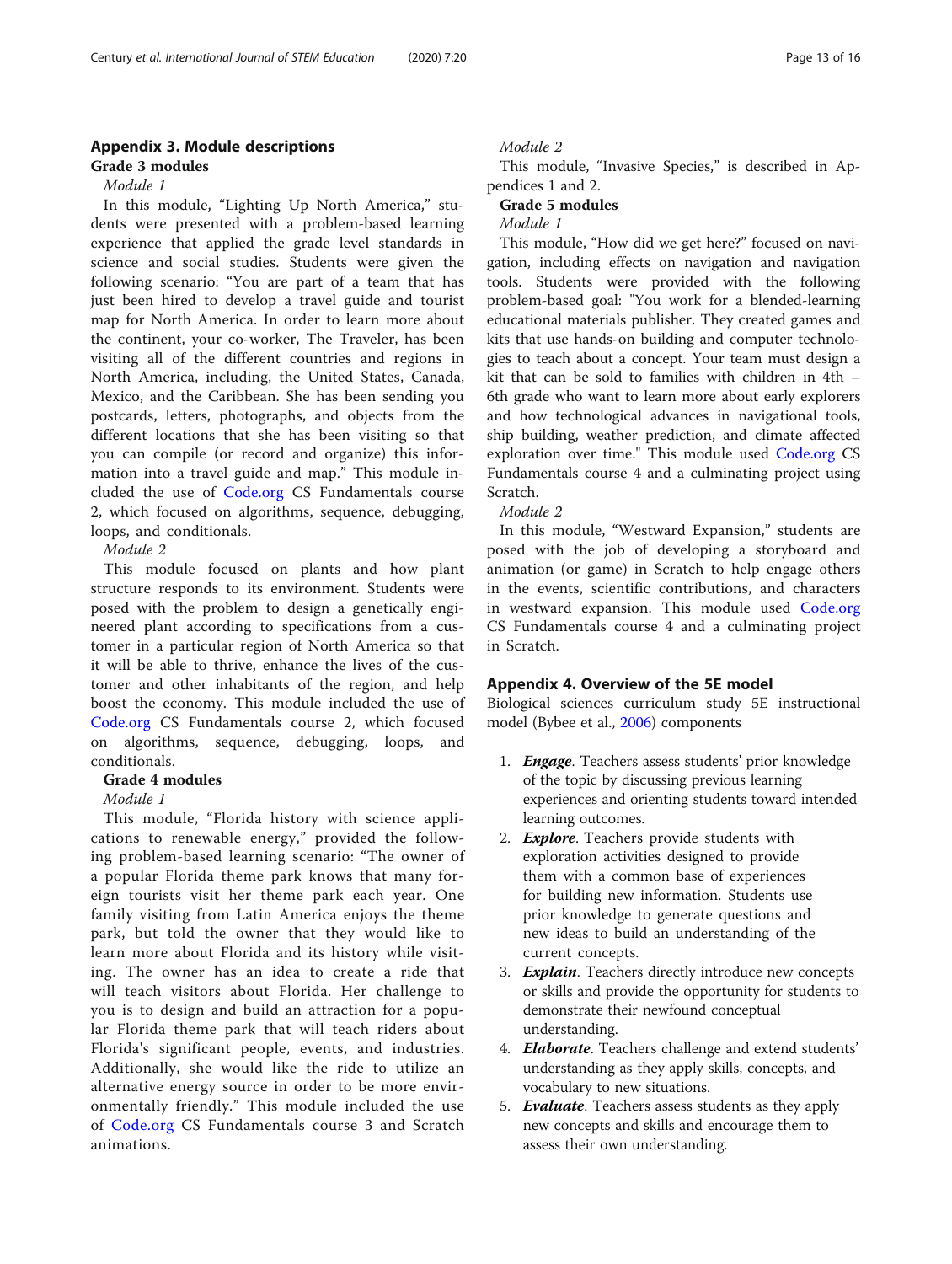## <span id="page-13-0"></span>Appendix 5. Students' socio-demographic characteristics in FSA ELA/mathematics sample

Table 11 Students' socio-demographic characteristics in FSA ELA/mathematics sample

| Demographicsss               |                                                                                                  | Percentage<br>(%) |
|------------------------------|--------------------------------------------------------------------------------------------------|-------------------|
| Gender                       | Male                                                                                             | 51.7              |
|                              | Female                                                                                           | 48.3              |
| Race                         | White                                                                                            | 73.7              |
|                              | African American                                                                                 | 20.3              |
|                              | Asian                                                                                            | 6.0               |
| Ethnicity                    | Hispanic                                                                                         | 46.2              |
|                              | Non-Hispanic                                                                                     | 53.8              |
| Grade level                  | 3rd                                                                                              | 32.3              |
|                              | 4th                                                                                              | 28.6              |
|                              | 5th                                                                                              | 39.1              |
| <b>SES</b>                   | Students receiving free and reduced<br>price lunch                                               | 35.6              |
|                              | Students not receiving free and reduced<br>price lunch                                           | 64.4              |
| English<br>language          | Instructed on acquiring English as a<br>second language                                          | 12.7              |
| proficiency                  | Still being monitored/exiting the<br>program to learn English                                    | 9.0               |
|                              | Native English speaker                                                                           | 78.3              |
| Conditions                   | Treatment group                                                                                  | 49.2              |
|                              | Comparison group                                                                                 | 50.8              |
| Experience with<br>Code. org | Previous experience completing Code.<br>org activities prior to completing the<br>questionnaires | 93.4              |
|                              | No previous experience completing<br>Code.org activities                                         | 6.6               |

Students self-reported their race on the post-questionnaire. When answering about their race, students could select Asian, African American, White, or other. Students who selected multiple answer choices were coded as multi-racial. In the current analyses, we examined data collected from students identifying as White, African American, or Asian to align with the existing literature on CS (e.g., Cooper & Dierker, [2017;](#page-14-0) Rainey, Dancy, Mickelson, Stearns, & Moller, [2018](#page-14-0); Wang, Hong, Ravitz, & Hejazi Moghadam, [2016\)](#page-14-0). Students identifying as "other" race or multi-racial were not included in the current analyses.

## Appendix 6. Two-level HLM for examining associations between teacher implementation measures and student outcomes

Level 1 (students)

$$
Y_{ij} = \beta_{0j} + \sum_{p=1}^{p} \beta_{pj} (X)_{pi} + r_{ij}
$$

Level 2 (teachers)

$$
\beta_{0j} = \gamma_{00} + \sum_{s=1}^{s} \gamma_{0s}(W)_{sj} + u_{0j}
$$

 $\beta_{pi} = \gamma_{p0}$ 

 $Y_{ii}$  represents student outcome (i.e., each academic achievement score and students' attitudes towards school and CS) for student  $i$  taught by teacher  $j$ , and  $X$ is a vector of student demographic characteristics, including race/ethnicity, gender, free and non-reduced lunch status, English language proficiency, previous experiences on [code.org](http://code.org), and grade level.  $\beta_{0i}$  represents the mean outcome in teacher j's classroom.  $r_{ii}$  is a random student effect, that is, the deviation of student ij's outcome score from the classroom mean. These effects are assumed to be normally distributed with a mean of 0 and variance  $\sigma^2$ .  $\gamma_{00}$  represents the average of the classroom means on each student outcomes across teachers. W represents a vector of teachers' implementation measures.  $u_{0i}$  represents the unique effect of teacher j on mean student outcome holding  $W_{si}$  constant. At the level 2,  $\beta_{0i}$  is allowed to vary randomly across teachers, and the coefficients for students' demographic characteristics are fixed across teachers.

#### Abbreviations

BSCS: Biological Sciences Curriculum Study; BCPS: Broward County Public Schools; CS: Computer science; ELA: English language arts; ELL: English language learner; FSA: Florida standards assessment; HLM: Hierarchical linear modeling; ICC: Intra-class correlation; SES: Socioeconomic status; STEM: Science, technology, engineering, mathematics

#### Acknowledgements

The authors would like to acknowledge the contributions of their Broward County Public School Colleagues, Lisa Milenkovic, Annmargareth Marousky, and Kelly Thomas

#### Authors' contributions

JC led the study, contributed to all instruments, contributed to conceptualization of ideas, and was the primary writer of the manuscript. KF collected data, conducted analyses, contributed to all instruments, contributed to conceptualization of ideas, and was a major contributor to the manuscript. HZ conducted analyses, contributed to conceptualization of ideas, and was the primary writer of the analysis section of the manuscript. The authors read and approved the final manuscript.

#### Funding

This work was funded by the National Science Foundation. They had no other role in the study.

#### Availability of data and materials

The datasets used and analyzed during the current study are available from the corresponding author on reasonable request and to the extent that human subjects are protected.

#### Competing interests

The authors declare that they have no competing interests.

#### Received: 3 December 2019 Accepted: 13 April 2020 Published online: 15 May 2020

#### References

- Aschbacher, P. R., Li, E., & Roth, E. J. (2010). Is science me? High school students' identities, participation and aspirations in science, engineering, and math. Journal of Research in Science Teaching, 47(5), 564–582.
- Avargil, S., Herscovitz, O., & Dori, Y. J. (2012). Teaching thinking skills in contextbasedlearning: Teachers' challenges and assessment knowledge. Journal of Science Education and Technology, 21(2), 207–225.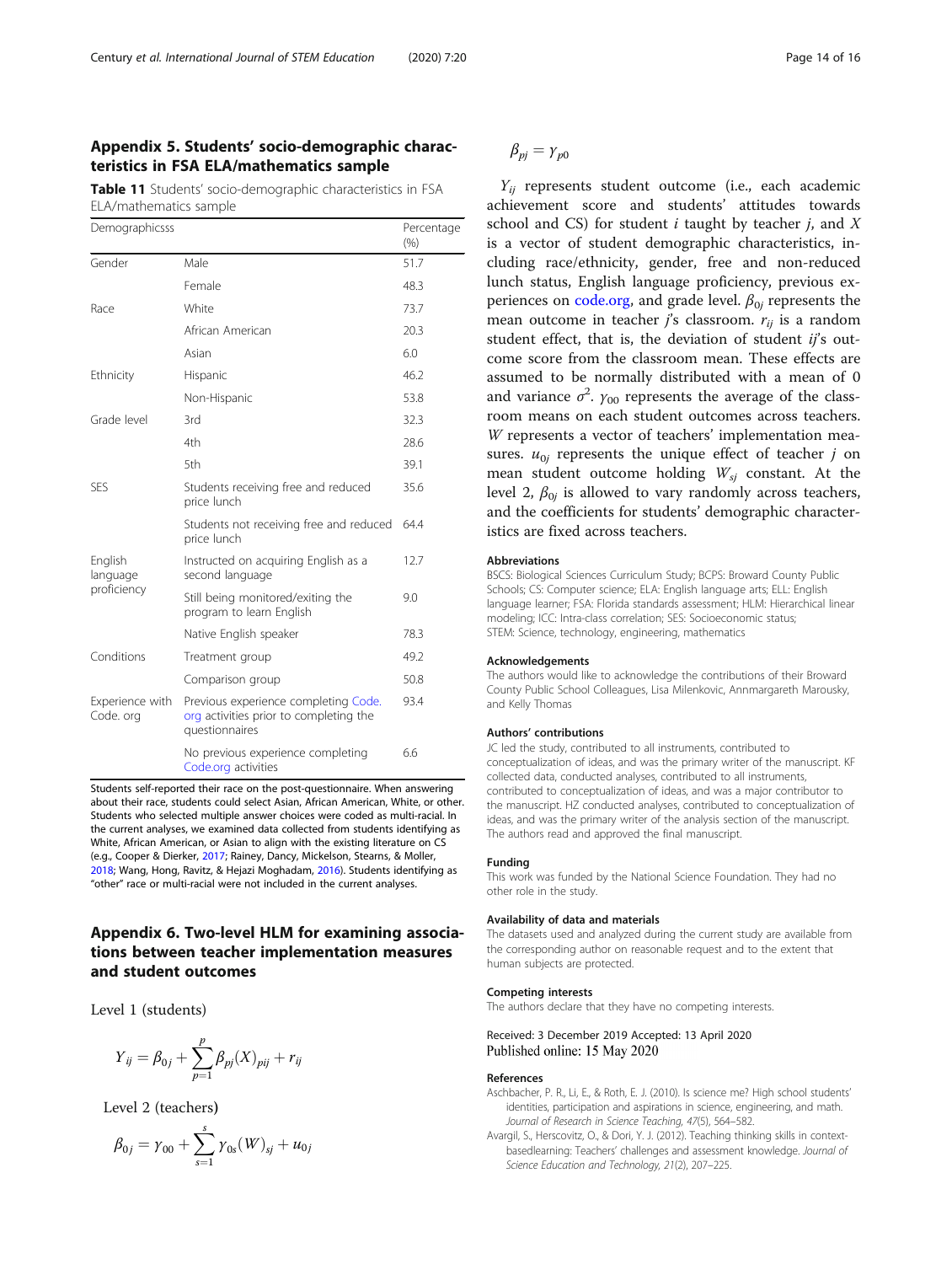<span id="page-14-0"></span>Bargury, I. Z., Muller, O., Haberman, B., Zohar, D., Cohen, A., & Levy, D. (2012). Implementing a new computer science curriculum for middle school in Israel. In Proceedings of Frontiers in Education Conference (pp. 1-6).

Bers, M. U., Flannery, L., Kazakoff, E. R., & Sullivan, A. (2014). Computational thinking and tinkering: exploration of an early childhood robotics curriculum. Computers & Education, 72, 145–157.

Bohner, G., & Dickel, N. (2011). Attitudes and attitude change. Annual Review of Psychology, 62, 391–417. [https://doi.org/10.1146/annurev.psych.121208.](https://doi.org/10.1146/annurev.psych.121208.131609) [131609](https://doi.org/10.1146/annurev.psych.121208.131609).

- Borgers, N., De Leeuw, E., & Hox, J. (2000). Children as respondents in survey research: cognitive development and response quality 1. Bulletin of Sociological Methodology/Bulletin de méthodologie sociologique, 66(1), 60–75.
- Bybee, R. W., Taylor, J. A., Gardner, A., Van Scotter, P., Carlson Powell, J., Westbrook, A., & Landes, N. (2006). The BSCS 5E instructional model: origins, effectiveness and applications. Retrieved from [http://www.bscs.org/bscs-5e](http://www.bscs.org/bscs-5e-instructional-model)[instructional-model](http://www.bscs.org/bscs-5e-instructional-model)
- Century, J., & Cassata, A. (2014). Conceptual foundations for measuring the implementation of educational innovations. In L. M. H. Sanetti & T. R. Kratochwill (Eds.), Treatment Integrity: A Foundation for Evidence-Based Practice I Applied Psychology (pp. 81–108). Washington, DC: American Psychological Association.
- Century, J., & Cassata, A. (2016). Measuring implementation and implementation research: finding common ground on what, how and why. Review of Research in Education, 40(1), 169–215.
- Century, J., Cassata, A., Rudnick, M., & Freeman, C. (2012). Measuring enactment of innovations and the factors that affect implementation and sustainability: moving toward common language and shared conceptual understanding. Journal of Behavioral Health Services and Research, 39(4), 343–361.
- Cheng, Z. J., & Hau, K. T. (2003). Are intelligence and personality changeable? Generality of Chinese students' beliefs across various personal attributes and age groups. Personality and Individual Differences, 34(5), 731–748.
- Cooper, J., & Dierker, L. (2017). Increasing exposure to programming: a comparison of demographic characteristics of students enrolled in introductory computer science programming courses vs. a multidisciplinary data analysis course. International Research in Higher Education, 2(1).
- Dunlap, W. P., Cortina, J. M., Vaslow, J. B., & Burke, M. J. (1996). Meta-analysis of experiments with matched groups or repeated measures designs. Psychological Methods, 1(2), 170–177.
- English, L. D. (2016). STEM education K-12: Perspectives on integration. International Journal of STEM Education, 3(1), 3.
- Estapa, A. T., & Tank, K. M. (2017). Supporting integrated STEM in the elementary classroom: a professional development approach centered on an engineering design challenge. International Journal of STEM Education, 4(1), 6.
- Fazio, R. H. (2007). Attitudes as object–evaluation associations of varying strength. Social cognition, 25(5), 603–637.
- Fessakis, G., Gouli, E., & Mavroudi, E. (2013). Problem solving by 5-6 years old kindergarten children in a computer programming environment: a case study. Computers & Education, 63, 87–97.
- George, R. (2000). Measuring change in students' attitudes toward science over time: an application of latent variable growth modeling. Journal of Science Education and Technology, 9, 213–225.
- Google Inc. & Gallup Inc. (2016). Trends in the state of computer science in U.S. K-12 Schools. Retrieved from: <http://goo.gl/j291E0>
- Grgurina, N., Barendsen, E., Zwaneveld, B., van Veen, K., & Stoker, I. (2014). Computational thinking skills in Dutch secondary education: exploring pedagogical content knowledge. In Proceedings of the 14th Koli Calling International Conference on Computing Education Research (pp. 173-174).
- Grout, V., & Houlden, N. (2014). Taking computer science and programming into schools: the Glyndwr/BCS turing project. Procedia - Social and Behavioral Sciences, 141, 680–685.
- Grover, S., & Pea, P. (2016). Designing a blended, middle school computer science course for deeper learning: a design-based research approach. Singapore: International Society of the Learning Sciences.
- Han, S., Capraro, R., & Capraro, M. M. (2015). How science, technology, engineering, and mathematics (STEM) project-based learning (PBL) affects high, middle, and low achievers differently: the impact of student factors on achievement. International Journal of Science and Mathematics Education, 13(5), 1089–1113.
- Kelley, T. R., & Knowles, J. G. (2016). A conceptual framework for integrated STEM education. International Journal of STEM Education, 3(1), 1.
- Kirk, R. E. (2007). Experimental design. Retrieved from [http://www.corwin.com/](http://www.corwin.com/sites/default/files/upm-binaries/29173_Millsap___Chapter_2.pdf) [sites/default/files/upm-binaries/29173\\_Millsap\\_\\_\\_Chapter\\_2.pdf](http://www.corwin.com/sites/default/files/upm-binaries/29173_Millsap___Chapter_2.pdf)
- Kreft, I., & de Leeuw, J. (1998). Introducing multilevel modeling. Newbury Park, CA: Sage.
- Kunze, A., & Rutherford, T. (2018). Blood from a stone: where teachers report finding time for computer-based instruction. Computers and Education, 127(September 2017), 165–177 [https://doi.org/10.1016/j.compedu.2018.08.022.](https://doi.org/10.1016/j.compedu.2018.08.022)
- Lambert, L., & Guiffre, H. (2009). Computer science outreach in an elementary school. Journal of Computing in Small Colleges, 24, 118–124.
- Lüftenegger, M., Kollmayer, M., Bergsmann, E., Jöstl, G., Spiel, C., & Schober, B. (2015). Mathematically gifted students and high achievement: the role of motivation and classroom structure. High Ability Studies, 26(2), 227–243.
- Maltese, A. V., & Tai, R. H. (2009). Eyeballs in the fridge: sources of early interest in science. International Journal of Science Education, 32(5), 669–685.
- Margot, K. C., & Kettler, T. (2019). Teachers' perception of STEM integration and education: a systematic literature review. International Journal of STEM Education, 6(1), 2.
- National Science Foundation. (2012). NSF joins in commemorating computer science education week 2012: America's top computer scientists proclaim the virtues of computer science education today. [Press Release 12-227].
- Ouahbi, I., Kaddari, F., Darhmaoui, H., Elachqar, A., & Lahmine, S. (2015). Learning basic programming concepts by creating games with Scratch programming environment. Procedia – Social and Behavioral Sciences, 191, 1479–1482.
- Palfrey, J., & Gasser, U. (2008). Born digital. New York, NY: Basic Books.
- Petty, R. E., Briñol, P., & DeMarree, K. G. (2007). The Meta–Cognitive Model (MCM) of attitudes: implications for attitude measurement, change, and strength. Social cognition, 25(5), 657–686.
- Rainey, K., Dancy, M., Mickelson, R., Stearns, E., & Moller, S. (2018). Race and gender differences in how sense of belonging influences decisions to major in STEM. International Journal of STEM Education, 5(10), 10.
- Raudenbush, S. W. (1988). Educational applications of hierarchical linear models: a review. Journal of Educational and Behavioral Statistics, 13, 85–116.
- Raudenbush, S. W., & Bryk, A. S. (2002). Hierarchical linear models: applications and data analysis methods. New Delhi, London, United Kingdom: Sage.
- Raudenbush, S. W., Bryk, A. S., Cheong, Y. F., Congdon, R. T., & Toit, M. (2011). HLM 7: Hierarchical linear and nonlinear modeling. Chicago, IL: Scientific Software International.
- Regan, E., & DeWitt, J. (2015). Attitudes, interest and factors influencing STEM enrolment behaviour: an overview of relevant literature, In Understanding student participation and choice in science and technology education (pp. 63- 88). Dordrecht: Springer.
- Repenning, A., Webb, D. C., Koh, K. H., Nickerson, H., Miller, S. B., Brand, C., ... & Gutierrez,K. (2015). Scalable game design: a strategy to bring systemic computer science education to schools through game design and simulation creation. ACM Transactions on Computing Education (TOCE), 15(2), 11.
- Saez-Lopez, J., Roman-Gonzalez, M., & Vazquez-Cano, E. (2016). Visual programming languages integrated across the curriculum in elementary school: a two year case study using "Scratch" in five schools. Computers & Education, 97, 129–141.
- Schwarz, N. (2007). Attitude construction: evaluation in context. Social cognition, 25(5), 638–656.
- Stephenson, C., & Dovi, R. (2013). More than gender: taking a systemic approach to improving K-12 computer science education. Computer, 46(3), 42–46.
- Tandogan, R., & Orhan, O. (2007). The effects of problem-based active learning in science education on students' academic achievement, attitude and concept learning.Eurasia. Journal of Mathematics, Science and Technology Education, 3(1), 71–81.
- Tucker, A., McCowan, D., Deek, F., Stephenson, C., Jones, J., & Verno, A. (2003). A model curriculum for K-12 computer science. Report of the ACM K-12 Task Force Computer Science Curriculum Committee. New York, NY: Association for computing machinery.
- Tytler, R., & Osborne, J. (2012). Student attitudes and aspirations towards science. In B. J. Fraser, K. G. Tobin, & C. J. McRobbie (Eds.), Second International Handbook of Science Education (pp. 597–625). Dordrech, The Netherlands: Springer.
- Wang, J., Hong, H., Ravitz, J., & Hejazi Moghadam, S. (2016). Landscape of K-12 computer science education in the US: perceptions, access, and barriers. In Proceedings of the 47th ACM Technical Symposium on Computing Science Education (pp. 645-650).
- Wang, J., Hong, H., Ravitz, J., & Ivory, M. (2015). Gender differences in factors influencing pursuit of computer science and related fields. In Proceedings of